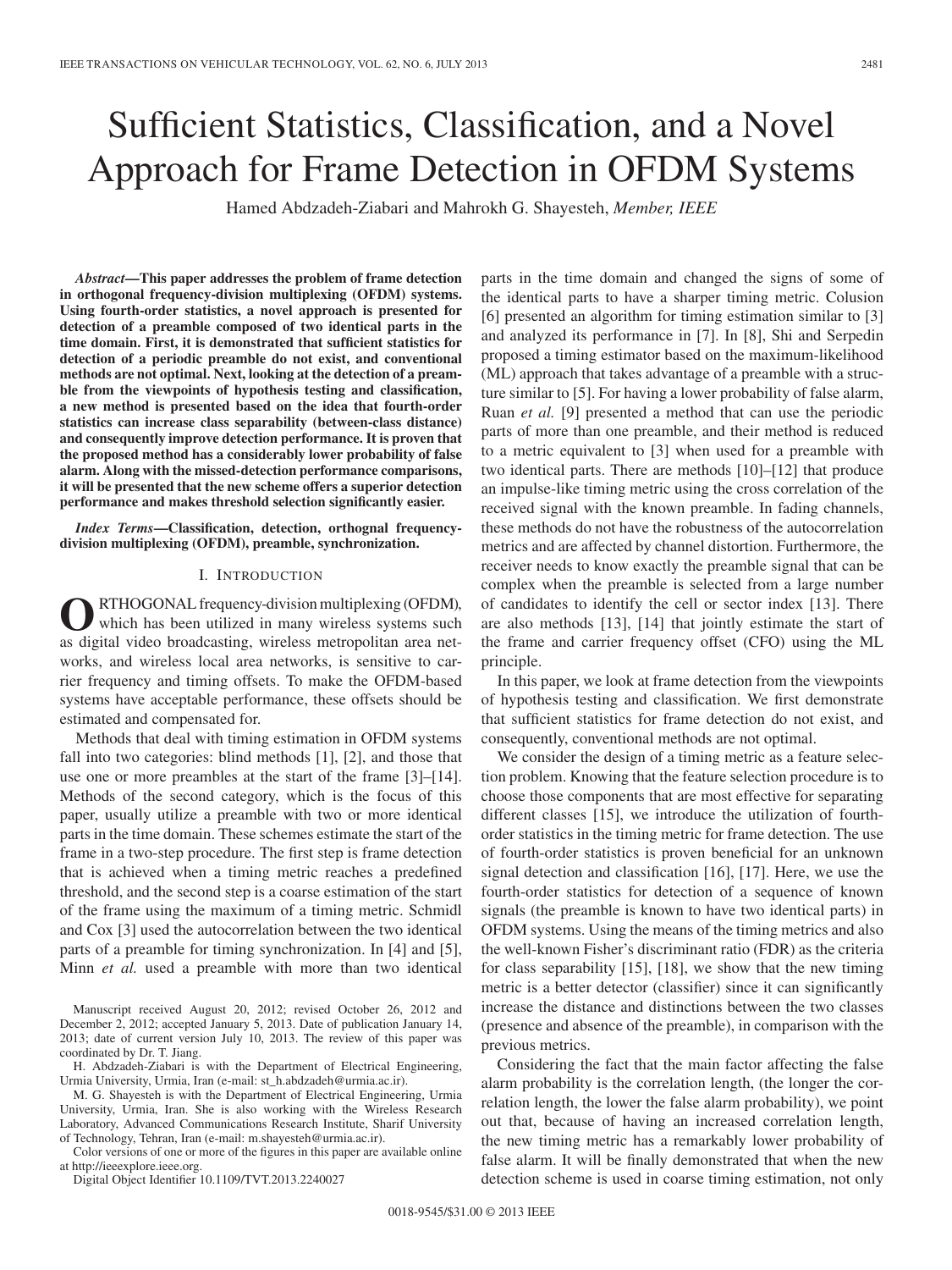

Fig. 1. The block diagram of an OFDM system with  $N$  subcarriers.

can it significantly extend the range of threshold values for which an acceptable performance exists, but its combination with previous detectors can also provide a remarkably wider range of suitable thresholds and make the critical task of threshold selection for detection of the frame considerably easier.

The rest of this paper is organized as follows. In Section II, the OFDM system is described. Section III investigates the sufficiency of the statistics used in the conventional methods. Section IV is dedicated to the proposed method, and Section V presents the analytical performance evaluation of the new method. In Section VI, we address the computational complexity and frame synchronization. Simulation results are provided in Section VII. Finally, Section VIII presents the conclusion.

## II. SYSTEM DESCRIPTION

Considering an OFDM system with  $N$  subcarriers, the samples of an OFDM symbol in the time domain given by

$$
x(k) = \frac{1}{\sqrt{N}} \sum_{n=0}^{N-1} X(n) e^{j2\pi k \frac{n}{N}}, \quad 0 \le k \le N-1 \quad (1)
$$

are generated by utilizing the N-point inverse fast Fourier transform (IFFT) on the information symbols  $X(n)$ ,  $0 \le n \le$  $N - 1$ . For mitigation of intersymbol interference (ISI), a cyclic prefix (CP) of length G is appended in front of  $x(k)$  as follows:

$$
\tilde{x}(k) = \begin{cases}\nx(k+N), & -G \le k \le -1 \\
x(k), & 0 \le k \le N-1.\n\end{cases}\n\tag{2}
$$

The length of the CP is longer than the length of the channel impulse response (CIR). After transmission over a frequencyselective fading channel, the received signal is expressed as

$$
r(k) = e^{j\frac{2\pi}{N}k} y(k-\theta) + w(k), \quad -G \le k \le N + L_h - 2 \tag{3}
$$

where

$$
y(k) = \sum_{l=0}^{L_h - 1} h(l) \tilde{x}(k - l).
$$
 (4)

Furthermore, in (3),  $\theta$  is the timing offset, v is the CFO normalized by the subcarrier spacing  $1/T$  (T is an OFDM symbol interval), and  $w(k)$  is a sample of additive white Gaussian noise with zero mean and variance  $\sigma_w^2$ .  $h(l)$ ,  $l = 0, 1, \ldots, L_h - 1$ , is the CIR of the frequency-selective fading channel, and  $L<sub>h</sub>$  is the length of the CIR. In Fig. 1, we have depicted the block diagram of the described OFDM system.

We assume packet-based OFDM systems in which OFDM frames are preceded by noise samples, and at least one preamble is placed at the start of the frame for the purpose of timing and frequency synchronization and channel estimation. The transmitter sends a preamble composed of two identical parts in the time domain. The preamble vector in the time domain is denoted by **s** =  $[s(0), s(1), \ldots, s(N-1)]^T$ , where  $s(k)$  is the kth element of **s**, and  $C^T$  denotes the transpose of the vector  $C$ . Such a preamble can be generated by transmission of a pseudonoise sequence on the even subcarriers and a zero sequence on the odd subcarriers. A preamble with this structure is widely used in practical applications such as WiMAX systems [19]. Since by detection of the preamble, a frame is detected, we concentrate on the preamble detection.

## III. HYPOTHESIS TESTING, CLASSIFICATION, AND SUFFICIENT STATISTICS FOR FRAME DETECTION

Here, we briefly discuss frame detection from the viewpoints of hypothesis testing and classification and then address the important issue of sufficient statistics in frame detection.

## *A. Frame Detection as Hypothesis Testing and Classification*

Correlation-based hypothesis testing has been used for detection of a frame in OFDM systems in [3] and [9]. In hypothesis testing for frame detection, we deal with a timing metric and two hypotheses: the null hypothesis  $H_0$ , which indicates the absence of the preamble, and the alternative hypothesis  $H_1$ , which represents the presence of the preamble. In other words, using a timing metric, we are interested in knowing which of the following hypotheses is correct:

 $H_0$ : absence of the preamble;

 $H_1$ : presence of the preamble.

When the value of a timing metric is greater than a predefined threshold  $\lambda$ , the presence of the preamble is announced, and when the timing metric falls below the predefined threshold, the absence of the preamble is declared.

The problem is choosing the timing metric that can efficiently detect the frame when the received vector at time instant d, i.e.,  $\mathbf{r}^d = [r(d), r(d+1), \ldots, r(d+N-1)]^T$  is observed. This problem, in classification theory, is referred to as the problem of feature selection for two classes (the absence or presence of a preamble). In other words, we want to know how the timing metric should be designed to enable us to choose the components from the received vector that are most effective for separating the two classes [15]. If features with little discrimination power are selected, the design of the classifier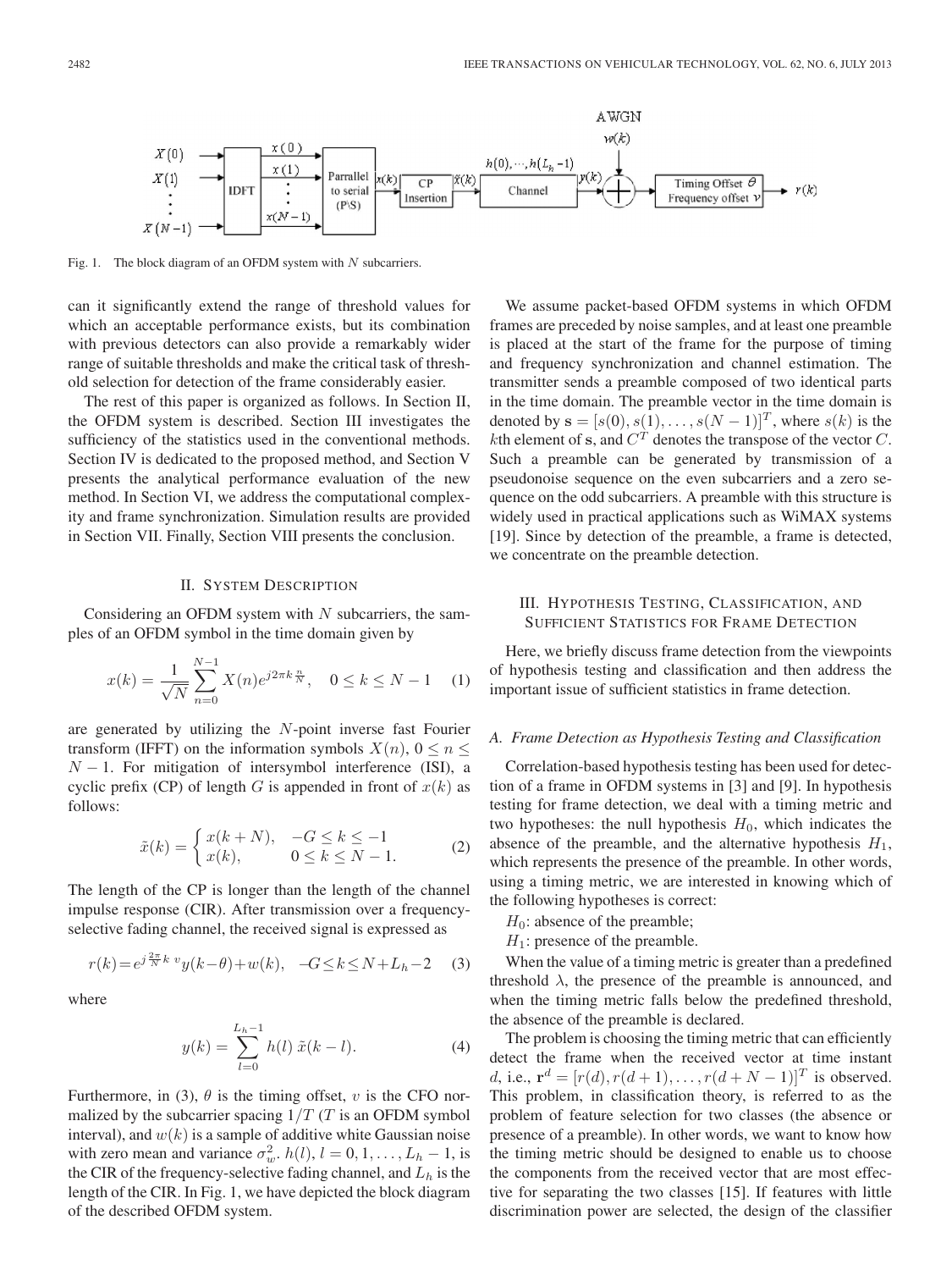(timing metric) would lead to poor performance. Hence, we should aim at selecting features that lead to large between-class distances [18].

With this goal in mind (i.e., looking for timing metrics with larger between-class distances), we first investigate the conventional timing metrics, and indicate that they are not optimal and do not use the sufficient statistics. We use this fact to draw the conclusion that it is possible to have better detectors than the conventional detectors.

# *B. Sufficient Statistics for Frame Detection and Optimality of the Conventional Methods*

We consider a preamble  $\mathbf{s} = [s(0), s(1), \dots, s(N-1)]^T$  with two identical parts in the time domain i.e.,  $\mathbf{s} = [A, A]^T$ , where  $A = \{s(0), s(1), \ldots, s((N/2) - 1)\}\$ is a subvector of **s**. To examine the optimality of the conventional methods, we investigate whether the conventional methods use sufficient statistics or not.

After observing the received vector  $\mathbf{r} = [r(0), r(1), \dots, r]$  $r(N-1)$ <sup>T</sup>, we generate the following vectors using the real and imaginary parts of the first and second halves of **r** as

$$
\mathbf{r_1} = \{r_r(0), r_i(0), r_r(1), r_i(1), \dots, r_r((N/2) - 1),
$$
  

$$
r_i((N/2) - 1)\}
$$
 (5)

$$
\mathbf{r_2} = \{r_r(N/2), r_i(N/2), r_r((N/2) + 1), r_i((N/2) + 1), \dots, r_r(N - 1), r_i(N - 1)\}\
$$
 (6)

where  $r_r(k)$  and  $r_i(k)$  are the real and imaginary parts of  $r(k)$ , respectively. Furthermore,  $r_r(k)$  and  $r_i(k)$  are zero-mean random variables that are independent and identically distributed. For the kth elements of  $\mathbf{r}_1$  and  $\mathbf{r}_2$ , i.e.,  $r_1(k)$  and  $r_2(k)$ , we have the following two Gaussian probability distribution functions (pdfs) [20] for the two hypotheses:

$$
f(r_1(k), r_2(k)|H_0)
$$
  
=  $\frac{1}{2\pi\sigma_0^2} \exp\left(-\frac{r_1^2(k) + r_2^2(k)}{2\sigma_0^2}\right)$  (7)

$$
f(r_1(k), r_2(k)| H_1)
$$
  
= 
$$
\frac{1}{2\pi\sigma_1^2 \sqrt{1 - \rho_1^2}}
$$
  

$$
\times \exp\left(-\frac{r_1^2(k) + r_2^2(k) - 2\rho_1 r_1(k)r_2(k)}{2(1 - \rho_1^2)\sigma_1^2}\right)
$$
(8)

where  $\sigma_0^2 = \sigma_w^2/2$ ,  $\sigma_1^2 = (\sigma_y^2 + \sigma_w^2)/2$ ,  $\rho_1 = (\sigma_y^2)/(\sigma_y^2 + \sigma_w^2) =$ SNR/(SNR + 1), and  $\sigma_y^2 = E{ |y(k)|^2 }$ .

It is well known that the Neyman–Pearson optimization criterion (which aims at obtaining the best possible detection performance while guaranteeing that the false alarm probability does not exceed some tolerable value) results in the likelihood ratio test [21]. Hence, for the aforementioned pdfs, the Neyman–

Pearson optimality criterion leads to the following likelihood ratio:

$$
\Lambda(\mathbf{r_{1}}, \mathbf{r_{2}})
$$
\n
$$
= \frac{\prod_{k=0}^{N-1} f(r_{1}(k), r_{2}(k)| H_{1})}{\prod_{k=0}^{N-1} f(r_{1}(k), r_{2}(k)| H_{0})}
$$
\n
$$
= \frac{\prod_{k=0}^{N-1} \frac{1}{2\pi\sigma_{1}^{2}\sqrt{1-\rho_{1}^{2}}} \exp\left(-\frac{r_{1}^{2}(k)+r_{2}^{2}(k)-2\rho_{1}r_{1}(k)r_{2}(k)}{2(1-\rho_{1}^{2})\sigma_{1}^{2}}\right)}{\prod_{k=0}^{N-1} \frac{1}{2\pi\sigma_{0}^{2}} \exp\left(-\frac{r_{1}^{2}(k)+r_{2}^{2}(k)}{2\sigma_{0}^{2}}\right)} \tag{9}
$$

which reduces to

 $\Lambda(\mathbf{r_1}, \mathbf{r_2})$ 

$$
= \frac{\sigma_0^{2N}}{\sigma_1^{2N} \left(\sqrt{1-\rho_1^2}\right)^N} \times \exp\left(\left(\frac{1}{2\sigma_0^2} - \frac{1}{2\left(1-\rho_1^2\right)\sigma_1^2}\right) \sum_{k=0}^{N-1} \left(r_1^2(k) + r_2^2(k)\right) + \frac{\rho_1}{\left(1-\rho_1^2\right)\sigma_1^2} \sum_{k=0}^{N-1} r_1(k) r_2(k)\right). \tag{10}
$$

Since no more simplification is possible for  $\Lambda(\mathbf{r}_1, \mathbf{r}_2)$ , sufficient statistics do not exist [22].

To give more explanation, we obtain the natural logarithm of  $\Lambda(\mathbf{r_1}, \mathbf{r_2})$  and have

$$
\Upsilon(\mathbf{r_1}, \mathbf{r_2}) = \ln \left( \frac{\sigma_0^{2N}}{\sigma_1^{2N} \left( \sqrt{1 - \rho_1^2} \right)^N} \right) + \left( \frac{1}{2\sigma_0^2} - \frac{1}{2\left(1 - \rho_1^2\right)\sigma_1^2} \right) \sum_{k=0}^{N-1} \left( r_1^2(k) + r_2^2(k) \right) + \frac{\rho_1}{\left(1 - \rho_1^2\right)\sigma_1^2} \sum_{k=0}^{N-1} r_1(k) r_2(k). \tag{11}
$$

Next, we compare  $\Upsilon(\mathbf{r}_1, \mathbf{r}_2)$  with a threshold  $\lambda$ . Therefore, we have

$$
\left(\frac{1}{2\sigma_0^2} - \frac{1}{2(1-\rho_1^2)\sigma_1^2}\right) \sum_{k=0}^{N-1} (r_1^2(k) + r_2^2(k))
$$

$$
+ \frac{\rho_1}{(1-\rho_1^2)\sigma_1^2} \sum_{k=0}^{N-1} r_1(k)r_2(k)
$$

$$
> \lambda - \ln\left(\frac{\sigma_0^{2N}}{\sigma_1^{2N} \left(\sqrt{1-\rho_1^2}\right)^N}\right).
$$
(12)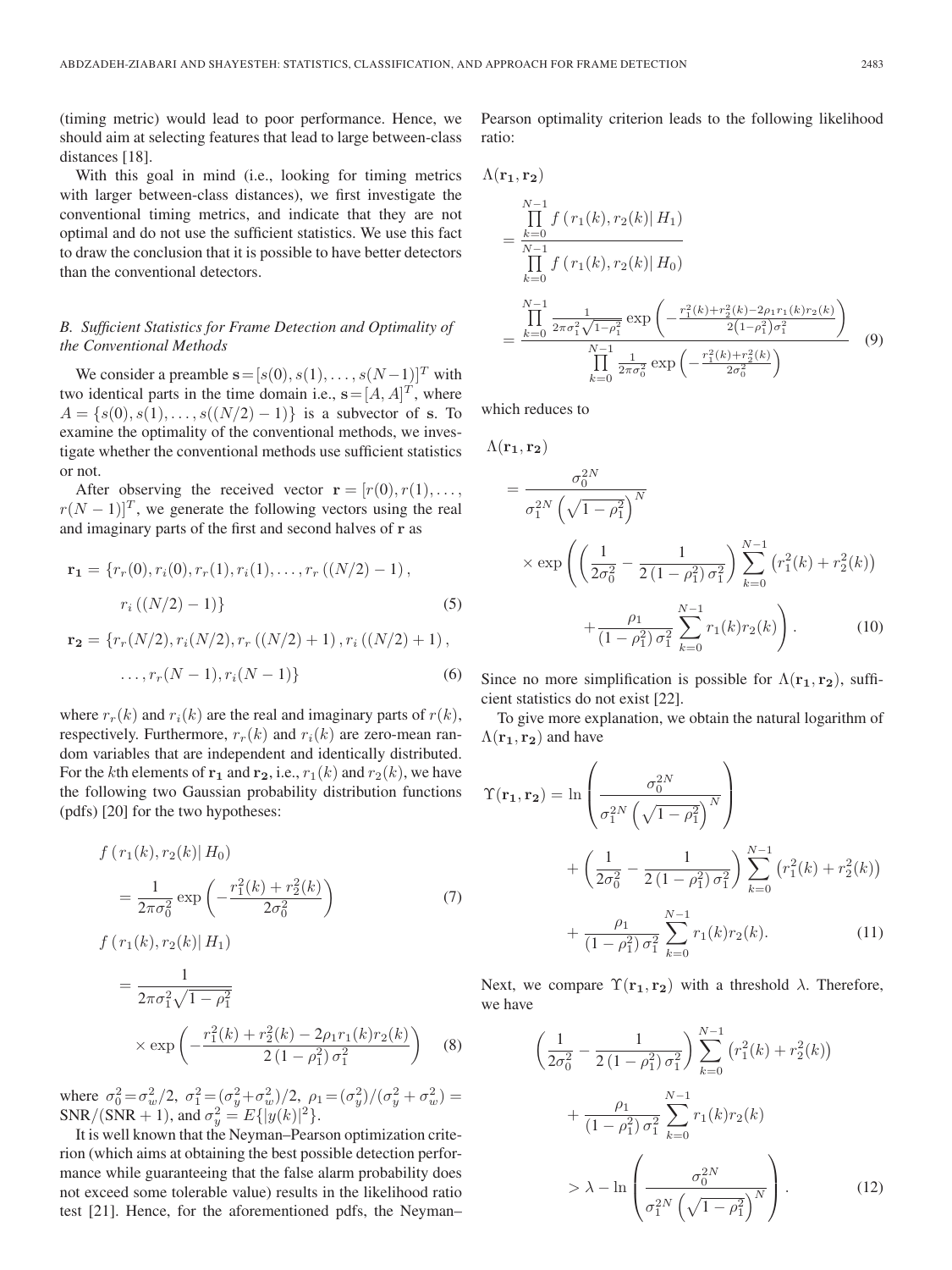It is observed that we cannot arrange (12), so that the lefthand side of (12) only includes those terms explicitly containing  $r_1(k)$  and  $r_2(k)$ , and all other constants are moved to the righthand side of (12). Hence, neither the sufficient statistics exist [21] nor does the conventional methods use the sufficient statistics. Note that if the sufficient statistics exist for an arbitrary hypothesis

$$
H_0: \theta = \theta_0
$$
  
\n
$$
H_1: \theta = \theta_1
$$
\n(13)

then according to the Neyman–Fisher factorization theorem, we can express the pdfs as  $f(x; \theta_0) = g(T(x), \theta_0)h(x)$  and  $f(x; \theta_1) = g(T(x), \theta_1)h(x)$ . (Note that, notations  $f(x; \theta_0)$  and  $f(x; \theta_1)$  represent families of pdfs and should not be confused with the joint pdfs.) Consequently, the likelihood ratio becomes [22]  $(f(x; \theta_1)/f(x; \theta_0)) = g(T(x), \theta_1)/g(T(x), \theta_0),$ which means that, if the sufficient statistics exist, the likelihood ratio or, equivalently, the log-likelihood ratio depends on  $x$  only through  $T(x)$ , where  $T(x)$  is only a function of x, and not any other parameters or constants. Therefore, for  $\Upsilon(\mathbf{r}_1, \mathbf{r}_2)$  in (11), since we cannot find any functions that are only dependent on  $r_1(k)$  and  $r_2(k)$  and not any other parameters or constants, the sufficient statistics do not exist. This statement is tantamount to saying that, since (12) cannot be arranged in the way that the left-hand side of (12) only includes those terms explicitly containing  $r_1(k)$  and  $r_2(k)$  (without any constants or other parameters), and the right-hand side of (12) contains all other constants, the sufficient statistics do not exist [21].

In conclusion, having the pdfs in (7) and (8), an optimal detector that uses the sufficient statistics does not exist. This important conclusion is the motivation for the presentation of a new method with better performance than the conventional methods as follows.

#### IV. PROPOSED METHOD

For detection of a preamble with two identical parts  $s =$  $[A, A]^T$ , where  $A = \{s(0), s(1), \ldots, s((N/2) - 1)\}\$ is a subvector of **s**, the conventional methods take advantage of the repetitive structure of the preamble, and use the addition of the following second-order elements for correlation:

$$
\overline{r}(d)r(d+(N/2)), \ \overline{r}(d+1)r(d+(N/2)+1), \ldots, \n\overline{r}(d+(N/2)-1)r(d+N-1)
$$
 (14)

where  $\overline{r}(d)$  denotes the complex conjugate of  $r(d)$ . When the preamble  $\mathbf{s} = [A, A]^T$  is present,  $y(k)$  in (4) remains periodic (A preamble composed of two identical parts in the time domain remains periodic in a frequency-selective fading channel as long as the length of the channel delay spread is smaller than the length of each identical part of the preamble.) The received vector  ${\bf r}^d = [r(d), r(d+1), \ldots, r(d+N-1)]^T$  when the preamble is present (at the time instant  $d = \theta$ ) can be written as  $\mathbf{r}^{\theta} = [r(\theta), r(\theta+1), \dots, r(\theta+N-1)]^T$ . Considering (3), we have

$$
\mathbf{r}^{\theta} = \left[ e^{j\frac{2\pi}{N}\theta v} y(0) + w(\theta), \ e^{j\frac{2\pi}{N}(\theta+1)v} y(1) + w(\theta+1), \dots, \ e^{j\frac{2\pi}{N}(N-1+\theta)v} y(N-1) + w(N-1+\theta) \right]^T.
$$
 (15)

Assuming for simplification that noise is negligible, (without any effect on the following analysis and since we want to concentrate on the value of the correlation function of conventional timing metrics resulting from the preamble part of the received signal), i.e.,

$$
\mathbf{r}^{\theta} = \left[ e^{j\frac{2\pi}{N}\theta v} y(0), e^{j\frac{2\pi}{N}(\theta+1)v} y(1), \dots, e^{j\frac{2\pi}{N}(N-1+\theta)v} y(N-1) \right]^T
$$
(16)

and taking into account the fact that

$$
y(k) = y (k + (N/2)), \quad k = 0, 1, ..., (N/2) - 1
$$
 (17)

then (14) becomes

$$
e^{j\frac{2\pi}{N}v(N/2)}\overline{y}(0)y(0), e^{j\frac{2\pi}{N}v(N/2)}\overline{y}(1)y(1),..., e^{j\frac{2\pi}{N}v(N/2)}\overline{y}((N/2)-1) y((N/2)-1).
$$
 (18)

The absolute value of the summation of the elements of (18), which is the correlation function of conventional methods, produces the following peak when the preamble is present:

$$
|P_R(d)| = \left| \sum_{k=0}^{(N/2)-1} \overline{r}(d+k)r(d+k+(N/2)) \right|
$$
  
= 
$$
\sum_{k=0}^{(N/2)-1} |y(k)|^2.
$$
 (19)

Fourth-order statistics have been used for detection of an unknown signal in [16] and [17]. Here, we propose to use fourthorder statistics for preamble detection in OFDM systems. Now, instead of the second-order elements (14), we propose to utilize the following fourth-order elements

$$
\overline{r}(d)\overline{r}(d+1)r(d + (N/2))r(d + (N/2) + 1),\n\overline{r}(d)\overline{r}(d+2)r(d + (N/2))r(d + (N/2) + 2),\n\ldots, \overline{r}(d)\overline{r}(d + (N/2) - 1)r(d + (N/2))r(d + N - 1),\n\overline{r}(d+1)\overline{r}(d+2)r(d + (N/2) + 1)r(d + (N/2) + 2),\n\overline{r}(d+1)\overline{r}(d+3)r(d + (N/2) + 1)\n\times r(d + (N/2) + 3),\ldots, \overline{r}(d+1)\overline{r}(d + (N/2) - 1)\n\times r(d + (N/2) + 1)r(d + N - 1),\ldots, \overline{r}(d + (N/2) - 2)\overline{r}(d + (N/2) - 1)\n\times r(d + N - 2)r(d + N - 1).
$$
\n(20)

In other words, instead of directly correlating the first half of the received vector  $r(d)$ ,  $r(d+1)$ , ...,  $r(d+(N/2)-1)$ with the second half of the received vector  $r(d + (N/2))$ ,  $r(d +$  $(N/2) + 1), \ldots, r(d+N-1)$ , we generate the following sequence  $B^{r1,d}$  from the first half of the received vector:

$$
B^{r1,d} = \{r(d)r(d+1), r(d)r(d+2),
$$
  
\n..., r(d)r(d+(N/2) – 1),  
\n
$$
r(d+1)r(d+2), r(d+1)r(d+3),...,
$$
  
\n
$$
r(d+1)r(d+(N/2) – 1),
$$
  
\n..., r(d+(N/2) – 2) r(d+(N/2) – 1)\} (21)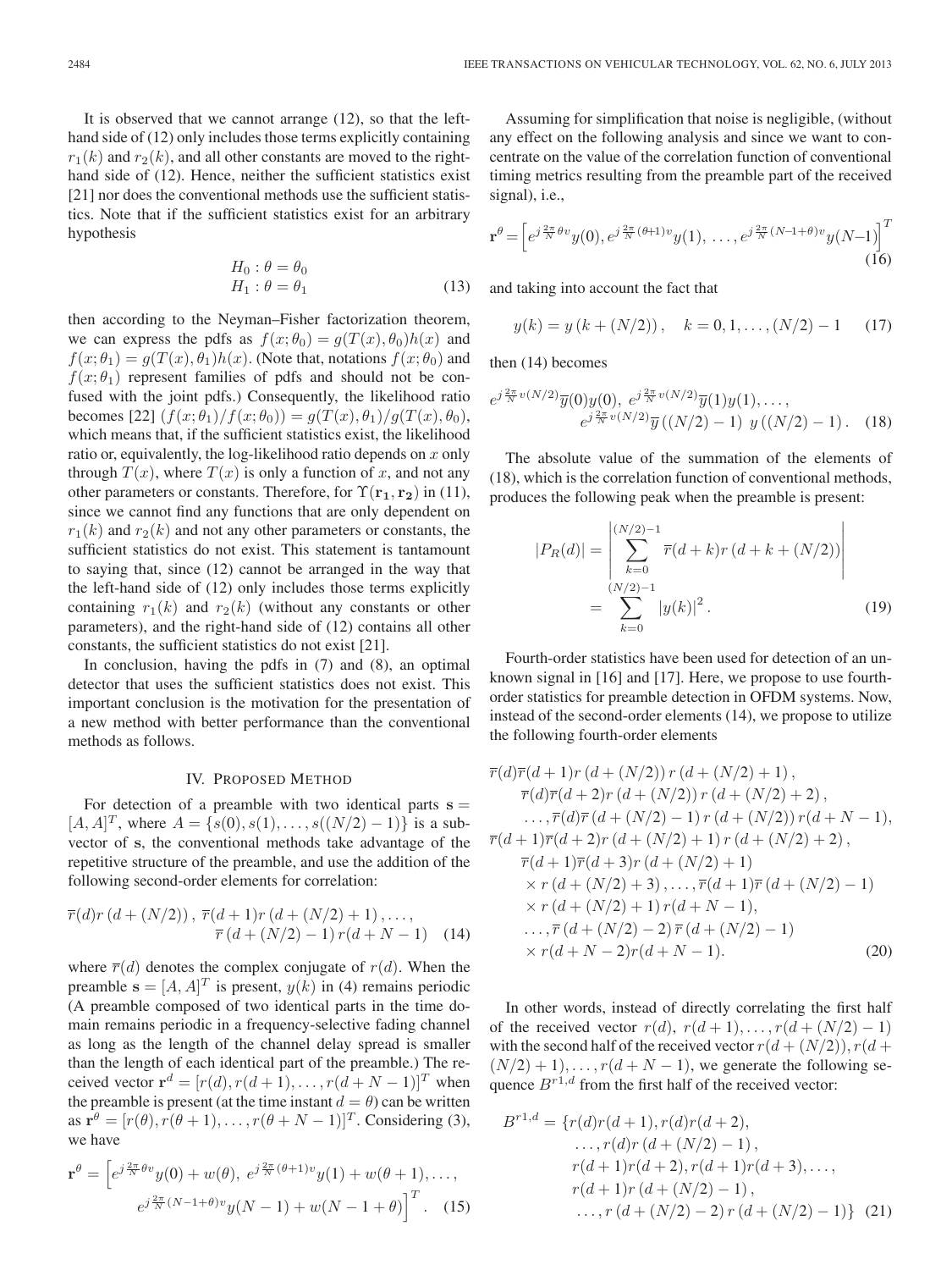and correlate it with the following corresponding sequence  $B^{r2,d}$  from the second half of the received vector:

$$
B^{r2,d} = \{r (d + (N/2)) r (d + (N/2) + 1),
$$
  
\n
$$
r (d + (N/2)) r (d + (N/2) + 2),
$$
  
\n
$$
\dots, r (d + (N/2)) r (d + N - 1),
$$
  
\n
$$
r (d + (N/2) + 1) r (d + (N/2) + 2),
$$
  
\n
$$
r (d + (N/2) + 1) r (d + (N/2) + 3),
$$
  
\n
$$
\dots, r (d + (N/2) + 1) r (d + N - 1),
$$
  
\n
$$
\dots, r (d + N - 2) r (d + N - 1) \}.
$$
 (22)

Therefore, the proposed correlation function can be expressed as

$$
P_P(d) = \sum_{k=0}^{(N/2)-2} \sum_{l=k+1}^{(N/2)-1} \overline{r}(d+k)\overline{r}(d+l)
$$
  
×r (d+k+(N/2)) r (d+l+(N/2)). (23)

It is obvious that the number of the fourth-order elements  $(N/4)((N/2) - 1)$  in (20) is far greater than the number of second-order elements  $(N/2)$  in (14). As demonstrated later, this significant increase in the number of the elements results in better class separability and detection performance.

It is observed that the absolute value of the correlation functions  $[|P_R(d)|$  in (19) or  $|P_P(d)|$  in the proposed method (23)] fluctuates with the received signal strength. For example, we know from Appendix B that, in the presence of the preamble,  $E\{|P_P(\theta)|\}=L\sigma_y^4$ , where L is the correlation length and  $\sigma_y^2 = E\{|y(k)|^2\}$ . To avoid the undesirable effects of the power fluctuations, the correlation function is normalized so that at the correct timing point, it produces values that have expectation approximately equal to 1 [9]. To do so, we consider the powers of the sequences  $B^{r1,d}$  and  $B^{r2,d}$ . The power of these sequences at the correct timing point is obtained in Appendix B and given as

$$
E\left\{\sum_{k=0}^{(N/2)-2} \sum_{l=k+1}^{(N/2)-1} |r(d+k)r(d+l)|^2\right\}
$$
  
= 
$$
E\left\{\sum_{k=0}^{(N/2)-2} \sum_{l=k+1}^{(N/2)-1} |r(d+k+(N/2))|^{2}\right\}
$$
  
= 
$$
L(\sigma_{y}^{4} + 2\sigma_{y}^{2}\sigma_{w}^{2} + \sigma_{w}^{4}).
$$
 (24)

Hence, by defining

$$
R_P(d) = \sum_{k=0}^{(N/2)-2} \sum_{l=k+1}^{(N/2)-1} |r(d+k)r(d+l)|^2
$$
  
+ 
$$
\sum_{k=0}^{(N/2)-2} \sum_{l=k+1}^{(N/2)-1} |r(d+k+(N/2))r(d+l+(N/2))|^2
$$
(25)

and knowing that  $E\{R_P(\theta)\} = 2L(\sigma_y^4 + 2\sigma_y^2 \sigma_w^2 + \sigma_w^4)$ , the fluctuations of the signal power in the correlation function can be avoided by using

$$
\frac{|P_P(\theta)|}{R_P(\theta)} \approx \frac{E\{|P_P(\theta)|\}}{E\{R_P(\theta)\}} = \frac{L\sigma_y^4}{2L\left(\sigma_y^4 + 2\sigma_y^2\sigma_w^2 + \sigma_w^4\right)}
$$

$$
= \frac{1}{2}\left(\frac{1}{1 + (2/\text{SNR}) + (1/\text{SNR})^2}\right). \tag{26}
$$

For high SNRs, we have  $(|P_P(\theta)|/R_P(\theta)) \approx 1/2$ .

Finally, the proposed timing metric is obtained by multiplication of  $(|P_P(d)|/R_P(d))$  by the factor 2, so that the timing metric has values between 0 and 1. Consequently, the proposed timing metric is as follows:

$$
M_P(d) = 2\frac{|P_P(d)|}{R_P(d)}.\t(27)
$$

When the preamble is present, ignoring the noise terms (as mentioned previously, without having any impact on the analysis, we neglect the noise term for simplification and concentration on the value of the correlation function of the new timing metric resulting from the preamble part of the received signal) and considering again  $(15)$ – $(17)$ , we have

$$
P_P(d) = \sum_{k=0}^{(N/2)-2} \sum_{l=k+1}^{(N/2)-1} e^{j\frac{2\pi}{N}(N/2)v} \overline{y}(k) y(k + (N/2))
$$
  
 
$$
\times e^{j\frac{2\pi}{N}(N/2)v} \overline{y}(l) y(l + (N/2))
$$
  

$$
= e^{j2\pi v} \sum_{k=0}^{(N/2)-2} \sum_{l=k+1}^{(N/2)-1} |y(k)y(l)|^2.
$$
 (28)

Hence, the absolute value of the correlation function produces the following peak:

$$
|P_P(d)| = \sum_{k=0}^{(N/2)-2} \sum_{l=k+1}^{(N/2)-1} |y(k)y(l)|^2
$$
 (29)

which also shows that  $|P_P(d)|$  is not affected by the CFO.

Note that, as aforementioned, a preamble composed of two identical parts in the time domain preserves its periodicity in a frequency-selective fading channel as long as the length of the channel delay spread is smaller than the length of each identical part of the preamble. Hence, the metrics in [3] and [9], and consequently, the proposed metric in (27) are not affected by the frequency-selective channel.

For simplicity in formulation and computational complexity evaluation, we present the proposed metric (27) in a new form. First, the received vector  $\mathbf{r}^d = [r(d), r(d+1), \ldots, r(d+N-1)]$ 1)]<sup>T</sup> is divided into two subvectors, i.e.,  $\mathbf{r}^d = [r^{d,1}, r^{d,2}]^T$ , where

$$
r^{d,1} = \{r(d), r(d+1), \dots, r(d + (N/2) - 1)\} \quad (30)
$$
  
\n
$$
r^{d,2} = \{r(d + (N/2)), r(d + (N/2) + 1) \dots, r(d + N - 1)\}.
$$
\n(31)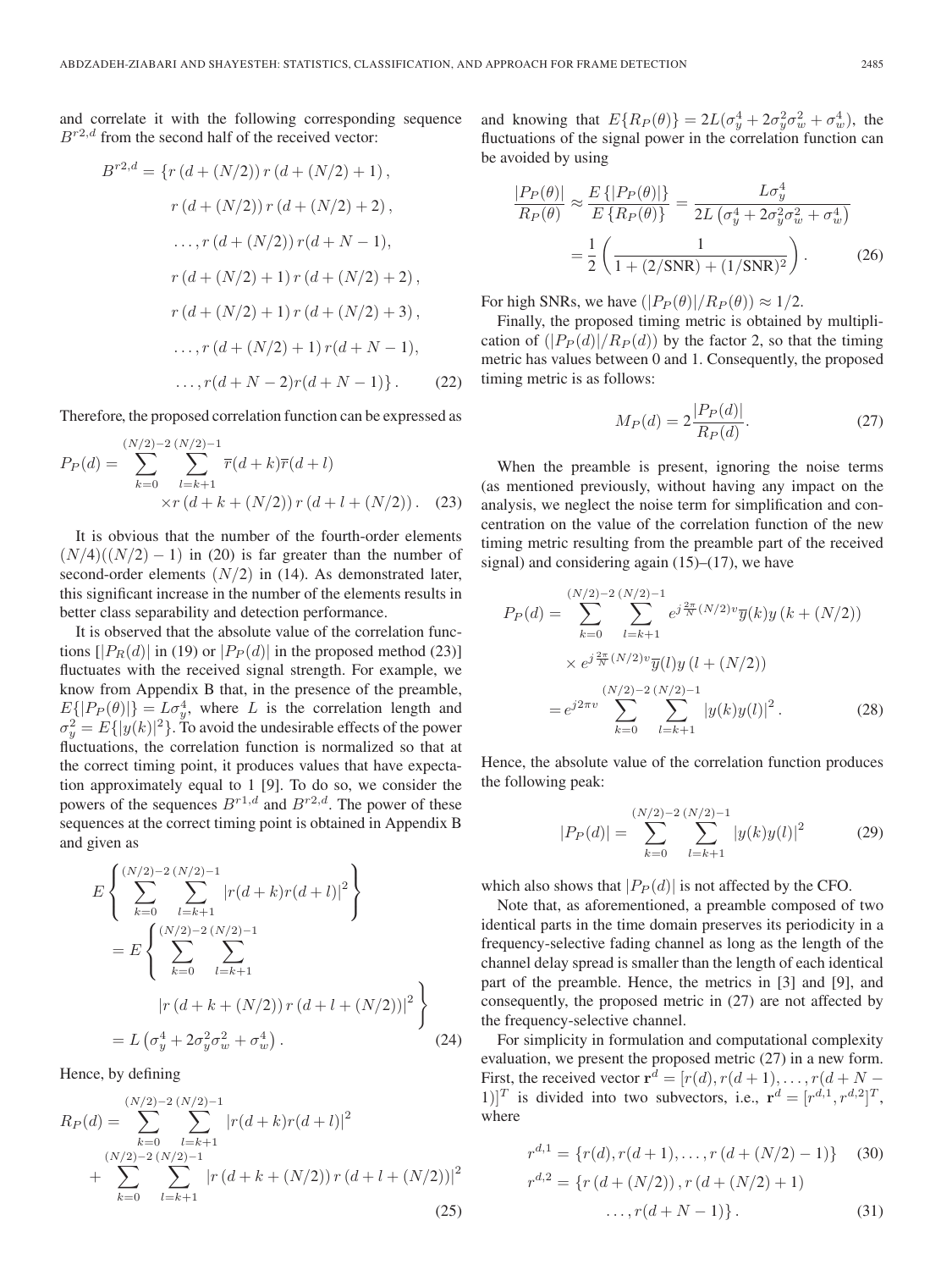Then, we reorder the elements of  $B^{r1,d}$  (21) and  $B^{r2,d}$  (22) and write each of them in terms of  $(N/2) - 1$  subvectors as (32), shown at the bottom of the page, and

$$
B^{r2,d} = B^{r1,d+(N/2)}\tag{33}
$$

where the *n*th  $(1 \le n \le (N/2) - 1)$  subvector of  $B^{r,1}$  is obtained as

$$
B_n^{r1,d} = [r^{d,1}(0), r^{d,1}(1), \dots, r^{d,1}((N/2) - n - 1)]
$$
  
 
$$
\circ [r^{d,1}(n), r^{d,1}(n+1), \dots, r^{d,1}((N/2) - 1)] \quad (34)
$$

where ○ is the Hadamard product (element by element multiplication of the two vectors).

The correlation between the two sequences in (32) and (33), which is equivalent to using the fourth-order elements in (20), is utilized for detection of the presence of the preamble and is expressed as

$$
P_P(d) = \sum_{k=0}^{L-1} \overline{B}^{r1,d}(k) B^{r2,d}(k), \quad L \le (N/4) \left( (N/2) - 1 \right) \tag{35}
$$

where  $\overline{B}^{r1,d}(k)$  denotes the complex conjugate of  $B^{r1,d}(k)$ , and  $L \leq (N/4)((N/2) - 1)$  is the correlation length that is designed based on the performance expected from the detector. For the proposed timing metric  $M_P(d) = 2(|P_P(d)|/R_P(d)),$ the normalization function is obtained as

$$
R_P(d) = \sum_{k=0}^{L-1} |B^{r1,d}(k)|^2 + \sum_{k=0}^{L-1} |B^{r2,d}(k)|^2.
$$
 (36)

The main difference between (23) and (35) is that, in (35), the correlation length  $L \leq (N/4)((N/2) - 1)$  is viewed as a design parameter, according to the expected performance.

#### V. ANALYSIS AND DISCUSSION

Here, we theoretically evaluate the performance of the proposed method. As aforementioned, the frame detection problem is by nature a classification problem, and selection of different classifiers (in this paper timing metrics) is done based on the class separability criterion [15], [18] (the more distinct the classes, the better the timing metrics). To present the performance improvement of the new method, we use two criteria for class separability. The first criterion uses the means of the classifiers (timing metrics) for performance evaluation, and the second criterion is the well-known FDR [15], [18]. Next, we demonstrate that the improvement of the proposed method in separating the classes leads to a significant reduction in the probability of false alarm compared with the previous methods.

# *A. Performance Evaluation in Terms of Means of Classifiers as a Criterion for Class Separability*

As the first criterion for class separability of different timing metrics, we compare their means when the frame is absent and present. The means of the conventional methods [9] in the presence of the preamble (at the correct timing position  $d = \theta$ ) and absence of the preamble (at a wrong timing position  $d = d\tilde{\theta}$ ) are given, respectively, by [9]

$$
E\{M_R(\theta)\} \approx \frac{\sigma_y^2}{\sigma_y^2 + \sigma_w^2}
$$
  
=  $\frac{1}{1 + (1/\text{SNR})}$ , (presence of preamble) (37)

$$
E\left\{M_R(\tilde{d})\right\} \approx \sqrt{\frac{\pi}{2}\left(\frac{1}{N}\right)}, \text{(absence of preample)}\tag{38}
$$

where  $M_R(d) = 2|P_R(d)| / \sum_{k=0}^{N-1} |r(d+k)|^2$ ,  $\sigma_y^2 = E\{|y(k)|^2\}$ , and SNR =  $\sigma_y^2/\sigma_w^2$ .

The means of the proposed timing metric in the presence and absence of the frame are obtained in Appendixes B and A, respectively, and are as follows:

$$
E\{M_P(\theta)\} \approx \frac{\sigma_y^4}{\sigma_y^4 + 2\sigma_y^2 \sigma_w^2 + \sigma_w^4}
$$

$$
= \frac{1}{1 + (2/\text{SNR}) + (1/\text{SNR})^2}
$$
(presence of preamble) (39)

$$
E\left\{M_P(\tilde{d})\right\} \approx \sqrt{\frac{\pi}{2}\left(\frac{1}{2L}\right)}, \text{ (absence of preample).} \tag{40}
$$

 $R^{r1,d}$  $B^{r1,d}_{\ell N}$  $(N/2)-1$ 

 $\int$ 

$$
B^{r1,d} = \left\{ B_1^{r1,d}, B_2^{r1,d}, \dots, B_{(N/2)-1}^{r1,d} \right\}
$$
  
= 
$$
\left\{ \underbrace{r(d)r(d+1), r(d+1)r(d+2), \dots, r(d+(N/2)-2) r(d+(N/2)-1)}_{B_1^{r1,d}},
$$
  

$$
r(d)r(d+2), r(d+1)r(d+3), \dots, r(d+(N/2)-3) r(d+(N/2)-1), \dots, r(d)r(d+(N/2)-1) \right\}
$$
(32)

 $\overbrace{R^{r1,d}}$  $B_2^{r1,d}$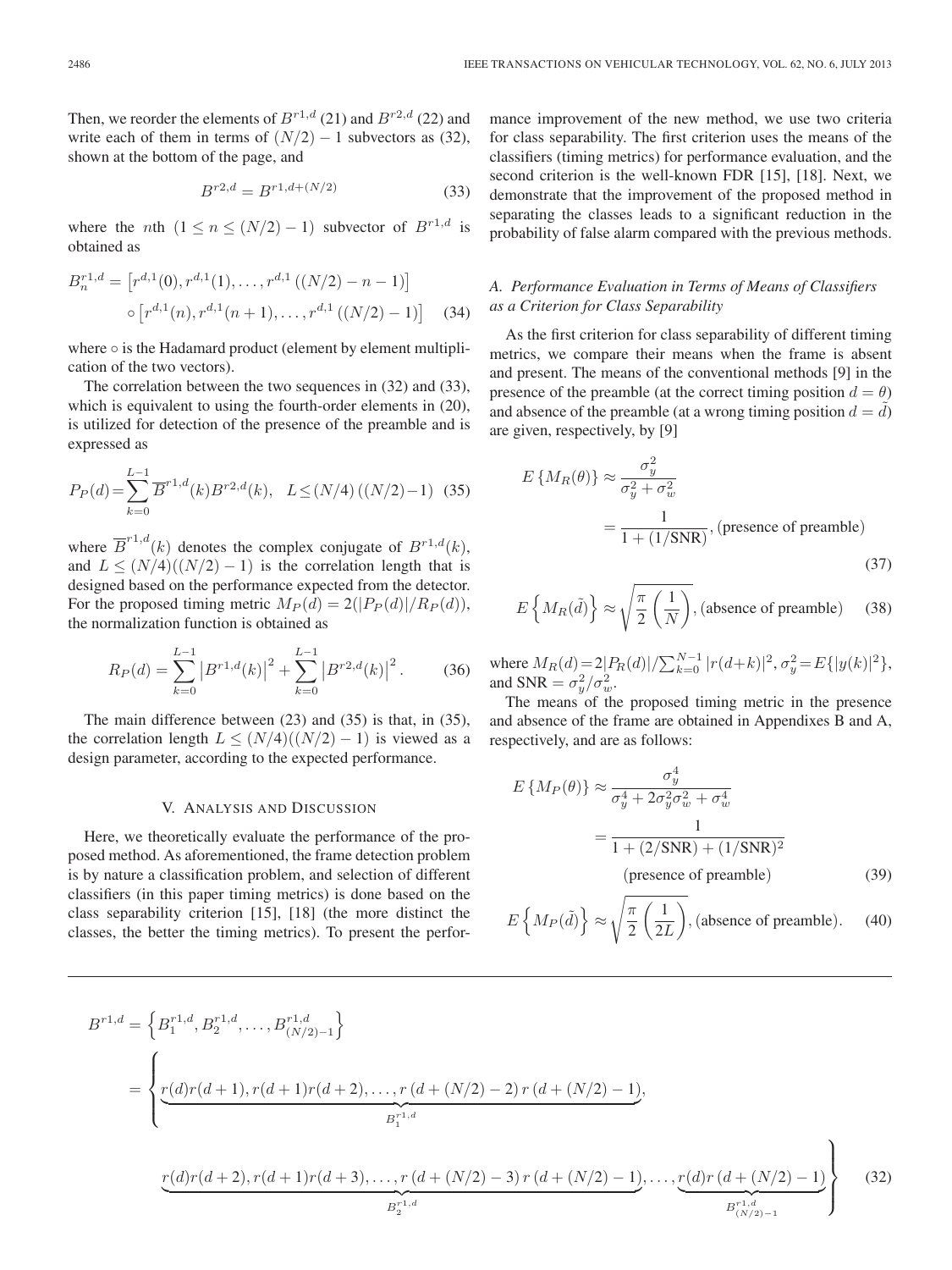

Fig. 2. The factor  $\alpha$  (43) for different correlation lengths (L) and SNRs, obtained both theoretically and by simulations in SUI-1 channel ( $N = 64$  and  $G = 8$ ).

Then, we obtain the following factors  $\alpha_R$  and  $\alpha_P$  for the timing metric proposed in [9] and the new timing metric as

$$
\alpha_R = \frac{E\left\{M_R(\theta)\right\}}{E\left\{M_R(\tilde{d})\right\}} \approx \frac{1}{\left(1 + \left(1/\text{SNR}\right)\right)\sqrt{\frac{\pi}{2}\left(\frac{1}{N}\right)}}\tag{41}
$$

$$
\alpha_P = \frac{E\left\{M_P(\theta)\right\}}{E\left\{M_P(\tilde{d})\right\}} \approx \frac{1}{\left(1 + \left(2/\text{SNR}\right) + \left(1/\text{SNR}\right)^2\right)\sqrt{\frac{\pi}{2}}\left(\frac{1}{2L}\right)}.
$$
\n(42)

The timing metric corresponding to the greater factor has a better performance (can better separate the two classes). To demonstrate which of these factors are greater, we define factor  $\alpha$  as follows:

$$
\alpha = \frac{\alpha_P}{\alpha_R} = \frac{1}{1 + (1/\text{SNR})} \sqrt{\frac{2L}{N}}.
$$
 (43)

Note that, in (43), we have shown the pure SNR (not the SNR in decibels). It is obvious that, when  $\alpha > 1$ , our method achieves better performance in class separability than conventional methods (such as [9]). Considering (43), it is observed that, for SNR  $> 0$  dB, we have  $\alpha > 1$  if  $L >$ 2N. By increasing the SNR, we can also have  $\alpha > 1$  for  $L <$ 2N. For example, for SNR  $>$  4 dB, if  $L > N$ , we have  $\alpha > 1$ . In other words, our method can have a better performance even for very low SNRs at the cost of a slight increase in the correlation length. Furthermore, by increasing the SNR and/or the correlation length, a considerably better performance is accomplished.

In Section VII, in Fig. 2, we have illustrated factor  $\alpha$  for different SNRs and different values of the correlation length obtained both from analysis and computer simulations. This illustration demonstrates the significant improvement of the new method in separating the classes.



Fig. 3. Fisher's discriminant ratio (FDR) for different timing metrics, obtained both theoretically and by simulations in SUI-1 channel ( $N = 64$  and  $G = 8$ ).

# *B. Performance Evaluation in Terms of FDR as a Criterion for Class Separability*

For a two-class problem, FDR is defined as [18]

FDR = 
$$
\frac{(\mu_0 - \mu_1)^2}{\sigma_0^2 + \sigma_1^2}
$$
 (44)

where  $\mu_0$  and  $\mu_1$  are the mean values, and  $\sigma_0^2$  and  $\sigma_1^2$  are the variances of the feature (timing metric) in the two classes. FDR, as a widely used measure for class separability, not only applies the means of the feature (timing metric) but also takes advantage of the variances of the feature. Detectors with greater values of FDR can better separate the two classes and consequently have better detection performance.

Now, we calculate FDR for the proposed method and compare it with the conventional methods. For the proposed method using (39), (40), and (64) (see Appendix A), we have  $\mu_1 =$  $E\{M_P(\theta)\}\approx (1/(1+(2/SNR)+(1/SNR)^2))$  (in the presence of preamble),  $\mu_0 = E\{M_P(\tilde{d})\} \approx \sqrt{(\pi/2)(1/2L)}$  (in the absence of preamble), and  $\sigma_0^2 = (2 - (\pi/2))(1/2L)$  (in the absence of preamble). The calculation of the variance of the proposed timing metric when the frame is present  $(\sigma_1^2)$  is a laborious task and can involve too many approximations. Hence, we use numerical methods for acquiring the variance of the new timing metric in the presence of the frame. We also calculate FDR for the conventional methods knowing that [9],  $\mu_1 = E\{M_R(\theta)\} \approx (1/(1+(1/SNR)))$  (in the presence of preamble),  $\mu_0 = E\{M_R(\tilde{d})\} \approx \sqrt{(\pi/2)(1/N)}$  (in the absence of preamble), and  $\sigma_0^2 = (2 - (\pi/2))(1/N)$  (in the absence of preamble). Furthermore, we have used the numerical methods to obtain the variance of the conventional methods when the frame is present  $(\sigma_1^2)$ .

In Section VII, in Fig. 3, we have compared FDR for the proposed scheme with FDR for the previous methods, which shows significant improvement of the new method in terms of class separability.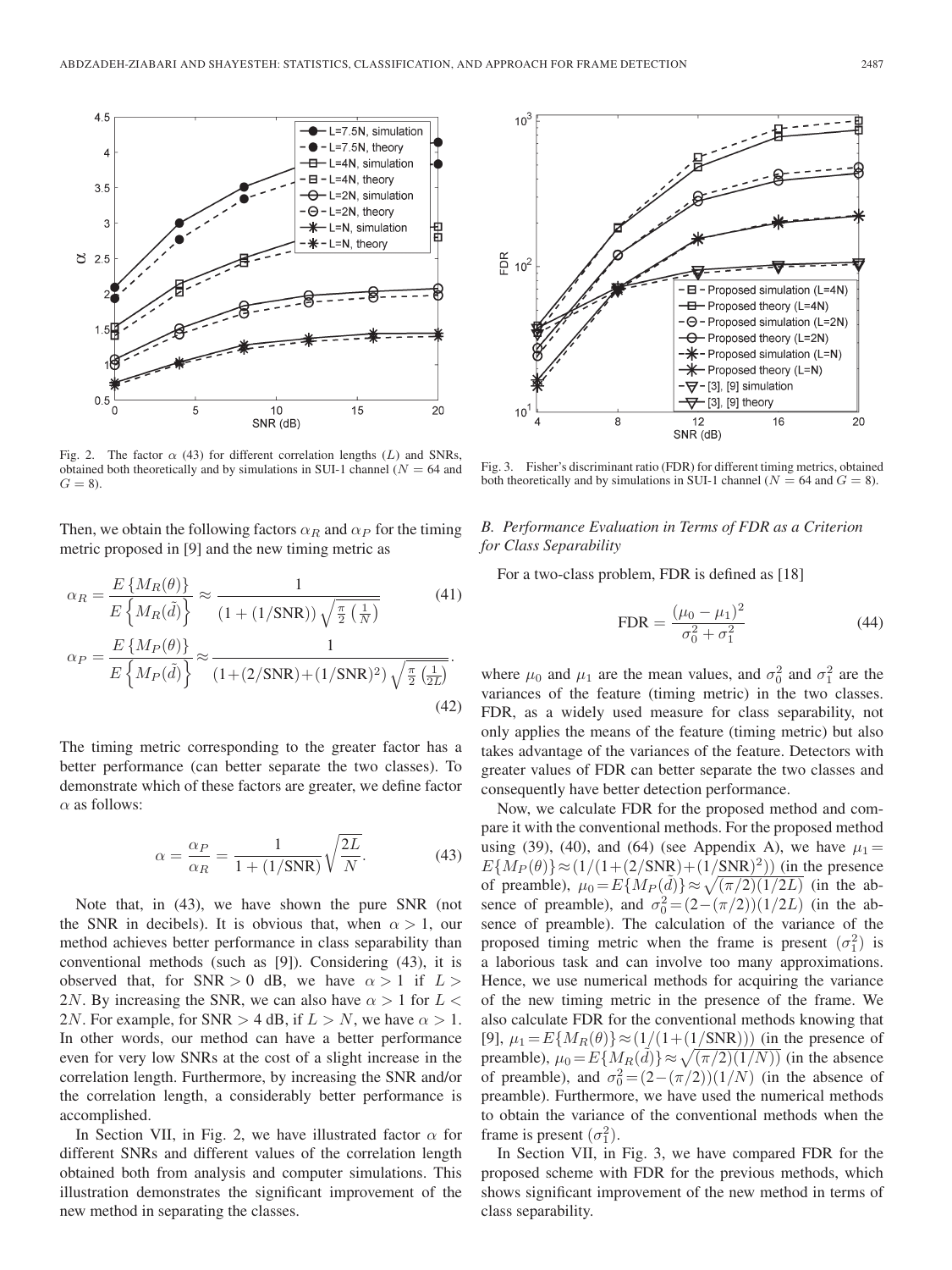## *C. Probability of False Alarm*

The probability of false alarm is defined as the probability that, at timing point  $\tilde{d}$  that is far away from the correct timing point (none of the samples from  $\tilde{d}$  to  $\tilde{d} + N - 1$  belong to the preamble), the timing metric exceeds predefined threshold  $\lambda$ . Hence, we consider the received vector  ${\bf r}^d = [r(d), r(d +$ 1),..., $r(d+N-1)$ <sup>T</sup> when the preamble is not received, i.e., when we have only noise:  $\mathbf{r}^{\tilde{d}} = [w(0), w(1), \dots, w(N [1]$ <sup>T</sup>. The conventional methods [3] and [9] use the following correlation function at a wrong timing point:

$$
P(\tilde{d}) = \sum_{k=0}^{(N/2)-1} \overline{w}(k)w(k + (N/2)).
$$
 (45)

In other words, the conventional methods use the noise sample products as  $\overline{w}(0)w(N/2), \overline{w}(1)w((N/2) + 1), \ldots,$  $\overline{w}((N/2) - 1)w(N - 1)$ , whereas the proposed method is capable of using the following noise products:

$$
\{\overline{w}(0)\overline{w}(1)w(N/2)w((N/2)+1),\overline{w}(1)\overline{w}(2)w((N/2)+1)w((N/2)+2),\dots,\overline{w}((N/2)-2)\overline{w}((N/2)-1)w(N-2)w(N-1)\},\{\overline{w}(0)\overline{w}(2)w(N/2)w((N/2)+2),\overline{w}(1)\overline{w}(3)w((N/2)+1)w((N/2)+3),\dots,\overline{w}((N/2)-3)\overline{w}((N/2)-1)w(N-3)w(N-1)\},\dots,\{\overline{w}(0)\overline{w}((N/2)-1)w(N/2)w(N-1)\}.
$$
\n(46)

Since the proposed method can use the correlation between more noise samples and have a longer correlation length than the conventional methods, the new timing metric has a lower probability of false alarm.

To give more insight, we theoretically obtain the probability of false alarm using the statistical properties of the timing metric at an incorrect timing position that is calculated in Appendix A. From Appendix A, we know that, at an incorrect timing position, the timing metric has a Rayleigh distribution with the variance  $\sigma_M^2 = (2 - (\pi/2))(1/2L)$ . Hence, the probability of false alarm can be expressed as

$$
P\left(M_P(\tilde{d}) > \lambda\right) = \int_{\lambda}^{\infty} \frac{x}{(1/(2L))} e^{-\frac{x^2}{2\ (1/(2L))}} dx = e^{-L\lambda^2}.
$$
 (47)

In comparison, the probability of false alarm for [9] is given by

$$
P\Big(M_R(\tilde{d}) > \lambda\Big) = e^{-(N/2)\lambda^2}.\tag{48}
$$

Considering (47) and (48), it is observed that the main factor affecting the probability of false alarm is the correlation length (the probability of false alarm decreases as the correlation length increases), which in [9] was limited to  $(N/2)$ . In other words, our method has a significantly lower probability of false alarm because it can extend the autocorrelation length far beyond the previous methods. Note that  $L$  can be chosen up to  $(N/4)((N/2) - 1)$ , i.e.,  $L \leq (N/4)((N/2) - 1)$ .

## *D. Probability of Missed Detection*

As aforementioned, the new method uses  $B^{r1,d}$  (32) and  $B^{r^2,d}$  (33) instead of  $r^d$  (that has been used in [3] and [9]) for normalization [see (36)] of the new timing metric. However, at the start of the frame,  $B^{r1,d}$  and  $B^{r2,d}$  have extra noisy terms in comparison with  $r^d$ . As an example, whereas [9] uses  $r(d) = s(0) + w(d)$  (here, since the metric is not affected by the CFO, for simplification we have ignored the frequency offset), our scheme utilizes

$$
r(d)r(d+1) = s(0)s(1) + s(0)w(d+1)
$$
  
+ s(1)w(d) + w(d)w(d+1) (49)

which causes the proposed metric to have a smaller peak in comparison with [9]. To make it clear, we mention that, at the correct timing position  $d = \theta$ , we have the means  $E\{M_R(\theta)\}\approx 1/(1+(1/\text{SNR}))$  and  $E\{M_P(\theta)\}\approx 1/(1+\frac{1}{\sqrt{2}})$  $(2/SNR) + (1/SNR)^2$  for the conventional methods and proposed method, respectively. Since  $(1/SNR) < (2/SNR) +$  $(1/\text{SNR})^2$ , it is concluded that  $E\{M_B(\theta)\} > E\{M_P(\theta)\},$ which shows that the proposed metric has a smaller peak than [9]. Hence, for high thresholds and low SNRs, it is more likely that the proposed timing metric falls below the threshold and the frame is missed. Thus, the new method has a higher probability of missed detection for high thresholds and low SNRs, where the probability of missed detection is defined as the probability that at the correct timing point, the timing metric falls below a predefined threshold. It is worth mentioning that since the theoretical derivation of the missed detection probability for the new method is an arduous task and can involve too many approximations, we have abstained from its theoretical derivation.

## *E. Discussion and Combined Method*

In Section V-A and B, we indicated the superior performance of the new method in comparison with previous methods in terms of class separability. Here, we give some final remarks about the performance of the new method in terms of the probabilities of false alarm and missed detection obtained in parts C and D.

We investigate the performance first from the SNR point of view and consider three cases: 1) high SNRs; 2) low SNRs and low thresholds; 3) low SNRs and high thresholds. In all three cases, the proposed method has a considerably lower probability of false alarm than the previous schemes [since the probability of false alarm is independent of SNR, as can be observed from (47) and (48)] as will be shown in Section VII. In the first and second cases, the probability of missed detection for the new method is either the same or slightly higher than the previous methods. In the third case, the probability of missed detection for the new method is higher than the previous methods.

From a threshold selection point of view, the three cases of low thresholds, high thresholds and high SNRs, and high thresholds and low SNRs can be considered, In the first and second cases, the probability of missed detection for the new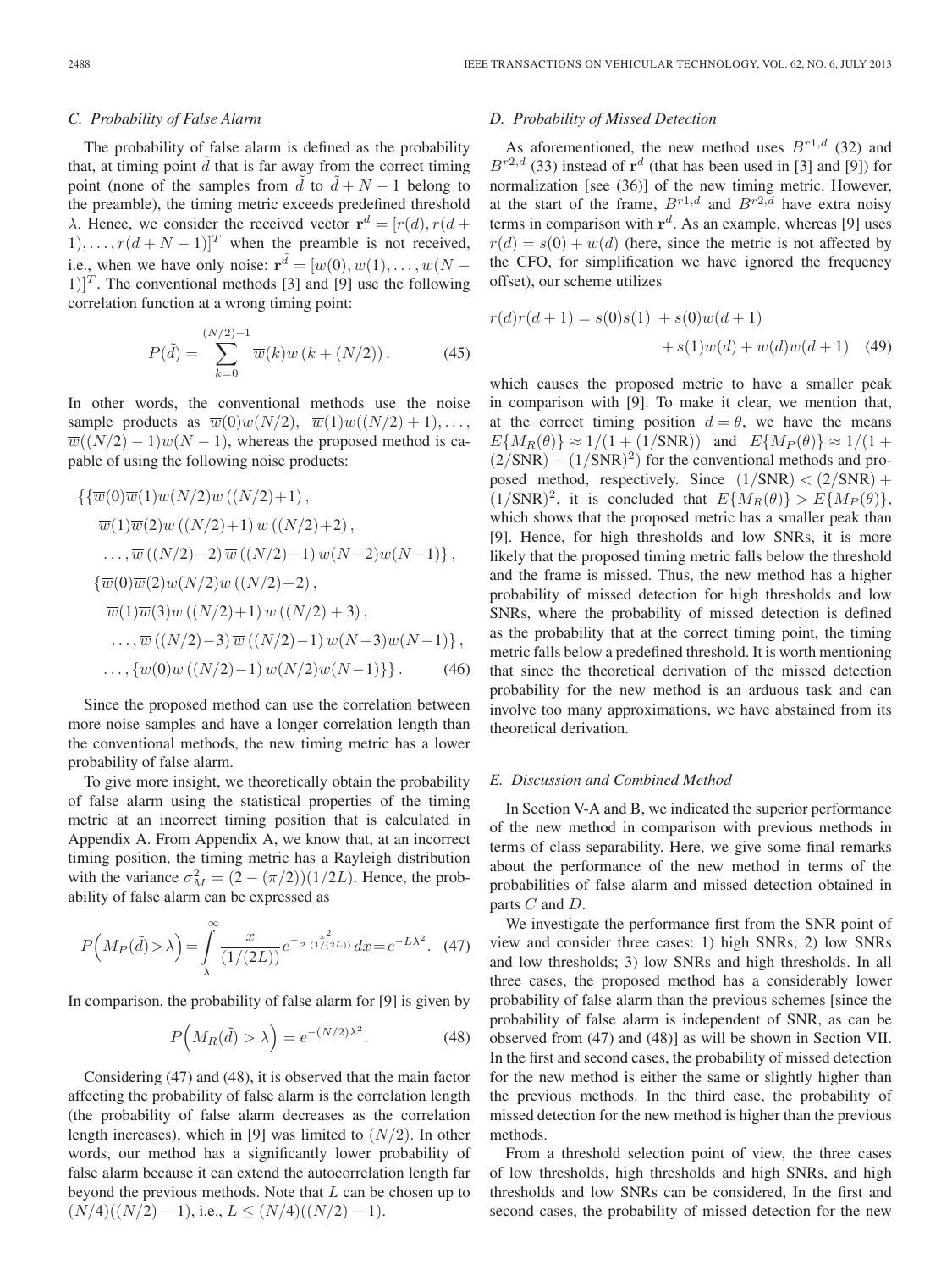method and previous methods are the same or nearly the same. In the third case, our method has a higher probability of missed detection.

Taking into account the given remarks and to further improve the detection performance in the third case (either from the SNR or threshold selection points of view), we propose to combine the new method with previous methods (see [3] or [9]) and perform detection based on the threshold values and SNR. When the SNR is high, or when both the SNR and threshold value are low, the proposed timing metric is applied. When the SNR is low and the threshold value is high, methods such as that in [9] are utilized. This combination of the new detector and the previous detectors significantly extends the range of thresholds with an acceptable performance, which results in easier threshold selection (as will be shown in Section VII). In Section VII, we show the improvement caused by the combined method and explain how our method can be used in combination with previous methods for different values of threshold and SNR.

It is worth mentioning that, as demonstrated in (28), the fourth-order statistics generated from the two identical parts of the received preamble remain identical, except for a phase shift of  $2\pi v$ . Hence,  $|P_P(d)|$  and, consequently, the timing metric  $M_P(d)$  are not affected by the CFO [as shown in (29)].

# VI. COMPUTATIONAL COMPLEXITY AND FRAME SYNCHRONIZATION

Here, we first evaluate the computational complexity of the proposed method and then address frame synchronization utilizing the new method.

#### *A. Computational Complexity*

To evaluate the computational complexity, we consider the correlation function of the new method  $P_P(d)$  [see (35)]. Without loss of generality, we assume that  $B^{r1,d}$  and  $B^{r2,d}$ consist of only their first subvectors. At the timing instants  $d$ and  $d + 1$ , we, respectively, have

$$
B^{r1,d} = \left\{ B_1^{r1,d} \right\}
$$
  
=  $[r(d)r(d+1), r(d+1)r(d+2),$   
...,  $r(d + (N/2) - 2) r(d + (N/2) - 1)]$  (50)

$$
B^{r1,d+1} = \left\{ B_1^{r1,d+1} \right\}
$$
  
=  $[r(d+1)r(d+2), r(d+2)r(d+3),$   
...,  $r(d+(N/2)-1) r(d+(N/2))]$ . (51)

Considering (50) and (51), the elements of  $B^{r1,d+1}$  can be written in terms of the elements of  $B^{r1,d}$  as

$$
B^{r1,d+1} = [B^{r1,d}(1), B^{r1,d}(2), \dots, B^{r1,d}((N/2) - 2),
$$

$$
r(d + (N/2) - 1) r(d + (N/2))].
$$
 (52)

TABLE I COMPUTATIONAL COMPLEXITY OF FRAME DETECTORS

| Method                 | <b>Multiplications</b>                     | <b>Additions</b>                                  |
|------------------------|--------------------------------------------|---------------------------------------------------|
| Schmidl <sup>[3]</sup> |                                            |                                                   |
| Ruan <sup>[9]</sup>    |                                            |                                                   |
| Proposed               | 6N <sub>e</sub><br>$1 \le N_s \le (N/2)-1$ | $2N_{\rm e}$<br>$1 \leq N_{\rm s} \leq (N/2) - 1$ |

In the same way,  $B^{r^2, d+1}$  is obtained as

$$
B^{r2,d+1} = [B^{r2,d}(1), B^{r2,d}(2), \dots, B^{r2,d}((N/2) - 2),
$$

$$
r(d+N-1)r(d+N)].
$$
 (53)

Finally,  $P_P(d)$  in (35) can be written in the recursive form as

$$
P_P(d+1) = P_P(d) - \overline{B}^{r1,d}(0) B^{r2,d}(0)
$$

$$
+ \overline{B}^{r1,d+1} ((N/2) - 2) B^{r2,d+1} ((N/2) - 2).
$$
 (54)

Hence, for each subvector of  $B^{r1,d}$  and  $B^{r2,d}$ , we need six complex multiplications and two complex additions to compute  $P_P(d)$  at each timing instant d.

It is worth mentioning that the correlation function of the conventional methods  $P_R(d) = \sum_{k=0}^{(N/2)-1} \overline{r}(d+k)r(d+k+1)$  $(N/2)$ ) can be obtained in the following recursive form [3]:

$$
P_R(d+1) = P_R(d) - \overline{r}(d)r(d + (N/2))
$$

$$
+ \overline{r}(d + (N/2))r(d + N). \quad (55)
$$

Hence, for the correlation function of the conventional methods, two complex multiplications and two complex additions are needed at each timing instant d.

In Table I, we have demonstrated the computational complexity of different frame detectors, where  $N_s$  is the number of subvectors of  $B^{r1,d}$  and  $B^{r2,d}$  that is used in the correlation function. It is observed that our method has higher complexity. Note that the number of subvectors  $N_s$ ,  $1 \le N_s \le (N/2) - 1$ , is designed based on the correlation length, the performance expected from the detector, and the affordable system complexity.

#### *B. Frame Synchronization*

To describe how the new frame detection method can improve the overall frame synchronization procedure, we consider the two stages of frame synchronization: 1) detecting the preamble and 2) finding the start of the frame in the following N samples. The frame is detected when a timing metric reaches a predefined threshold, and the start of the frame is usually determined based on the maximum value of a timing metric. Once the frame is detected, finding the start of the frame within the following  $N$  samples can happen independently of the frame detection stage. It means that our proposed timing metric, which is mainly designed for the detection purpose, can be coupled with any timing metrics that estimate the start of the frame, such as the timing metrics in [3] and [9], and improve the overall synchronization performance. This improvement in the synchronization performance is caused by the fact that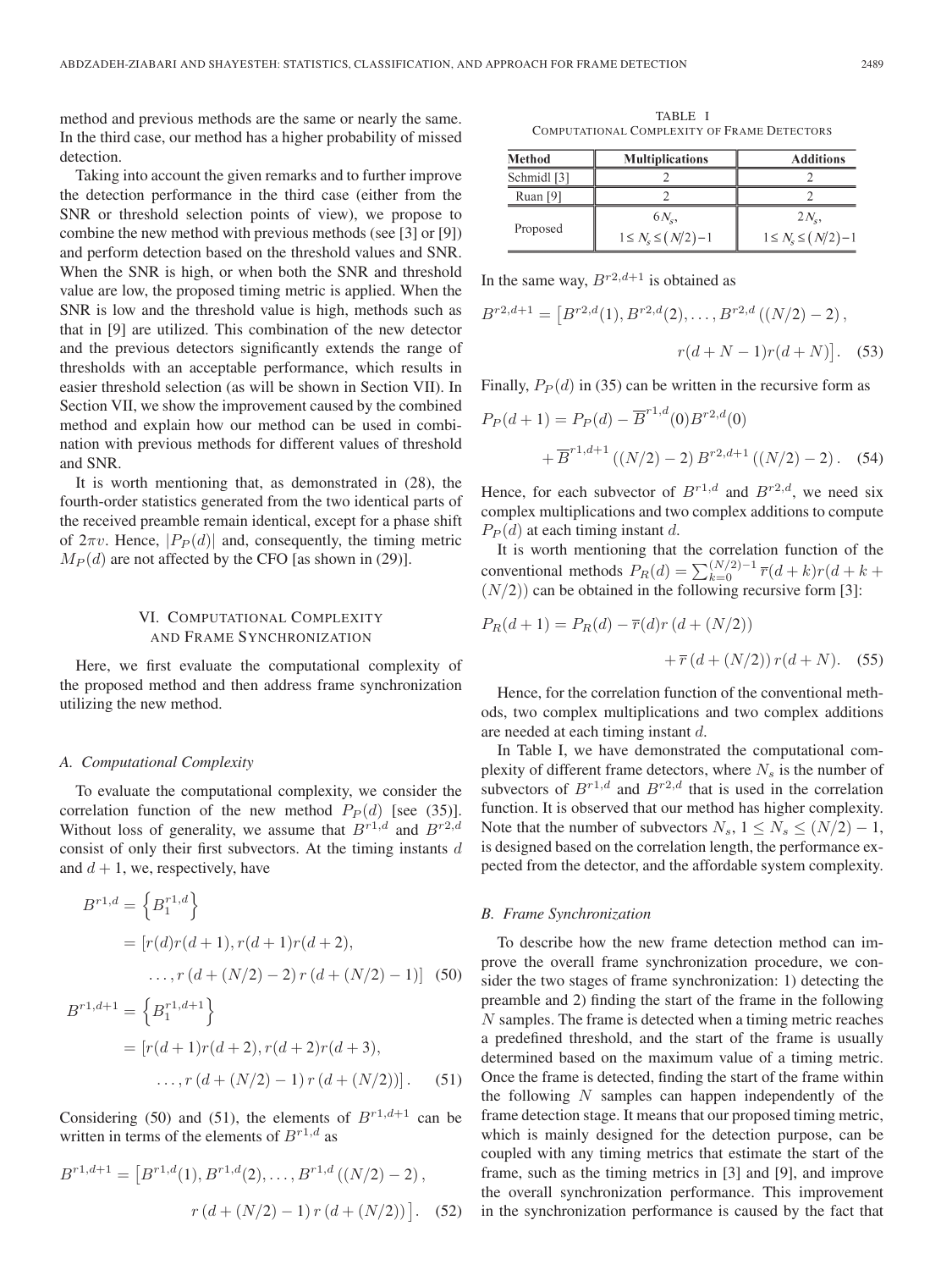the performance of the timing estimator (of the start of the frame) is greatly dependent and affected by the frame detector performance.

We will demonstrate in Section VII the significant performance improvement in the frame synchronization resulting from the utilization of the new frame detection.

Furthermore, since the complexity of the correlation functions was obtained and shown in Table I at each timing instant d (independent of whether they are used for frame detection or estimation of the start of the frame), the complexity of the two synchronization stages is independently assessed. For example, assume that, at the timing instant  $d = d'$ , the frame is detected. At each timing instant  $d \leq d'$ , the complexity of the frame detector is considered as the required computational complexity, and for each timing instant after  $d = d'$ , the complexity of the estimator of the start of the frame is considered as the required computational complexity. Hence, in either of the two stages, depending on what timing metric is utilized, the computational complexity can be found in Table I.

## VII. RESULTS

Computer simulations have been used to assess the performance of the new method. We have considered an OFDM system with  $N = 64$  subcarriers, the CP length of  $G = 8$ , and the sampling rate of 5.5 MHz. Stanford University Interim (SUI) channel modeling (SUI-1) [23] has been utilized to simulate a frequency-selective fading channel. Furthermore, the normalized CFO is set to  $v = 12.5$  (note that the actual frequency offset  $\triangle f$  is in the range  $0 \leq \triangle f < f_s$ , where  $f_s$  is the sampling frequency, which makes the normalized frequency offset by the subcarrier spacing  $v = \Delta f / (f_s/N) = N \Delta f / f_s$  be in the range  $0 \le v < N$  or equivalently  $-(N/2) \le v < (N/2)$  [3]).

In Fig. 2, we have depicted factor  $\alpha = \alpha_P / \alpha_R = 1/(1 +$  $(1/SNR)\sqrt{(2L/N)}$  [see (43)] for different values of SNR and correlation length obtained both from analysis and computer simulations. When  $\alpha > 1$ , we have  $\alpha_P > \alpha_R$ , and our method improves performance. According to this figure, the new method achieves better performance in separating the classes and consequently makes the difference between the values of the new timing metric at the correct and wrong timing points greater than the difference between the values of the conventional timing metric at the correct and wrong timing points.

According to this figure, for all correlation lengths depicted, our method has a better performance  $(\alpha > 1)$  for SNR  $> 4$  dB. Moreover, for  $L > 2N$ , the new method improves the performance for  $SNR > 0$  dB.

Fig. 3 compares FDR for the new metric with the conventional metrics for different values of SNR and correlation length. It is obvious that the proposed method has a significantly higher FDR and, consequently, better class separability performance. For example, for a correlation length of  $L = 4N$ , our method outperforms the conventional methods for SNR > 4 dB, or for a correlation length of  $L = 2N$ , our method has a considerably better performance for SNR > 6 dB, compared with previous methods.

In Fig. 4, we have depicted the false alarm probability obtained both from the theoretical analysis and simulation.



Fig. 4. Probability of false alarm obtained both from theoretical analysis and simulation ( $N = 64$  and  $G = 8$ ).

It is evident that the proposed method has a considerably lower probability of false alarm due to having an extended autocorrelation length. It is noticed that the performance of the new method improves as the correlation length increases. We also observe that the simulation results verify the analytical evaluations.

Note that, in Figs. 2–4, there are some discrepancies between the theoretical and simulation results. This difference mainly results from the approximation of the pdf of the correlation function of the proposed timing metric with a Gaussian pdf using the central limit theorem (CLT) for dependent random variables (as obtained in Appendix A). As the length of the correlation increases, the dependence between the samples increases, and the accuracy of the pdf approximation decreases, which explains why the difference between the theoretical and simulation results increases with the correlation length.

In Figs. 5 and 6, we have depicted the probability of false alarm along with the probability of missed detection for different detectors at  $SNR = 15$  dB and  $SNR = 12$  dB, respectively. We have illustrated the performance of the new method, for different values of the correlation length L. From the figures, it is obvious that the proposed method has a significantly better performance in terms of the probability of false alarm. Further, as the correlation length increases, the performance improves. It is also observed that the new method has a slightly higher probability of missed detection.

To show the overall performance of the new frame detector when utilized in coarse timing estimation and since the goal of coarse timing estimation is to obtain an ISI-free region of OFDM symbols, we have obtained the probability of timing estimation errors that cause ISI. In these simulations, the performance of the new method is attained when the proposed detector is followed by the following metric (proposed in [9]) for estimation of the start of the frame:

$$
M_R(d) = \frac{2\left|\sum_{k=0}^{(N/2)-1} \overline{r}(d+k)r(d+k+(N/2))\right|}{\sum_{k=0}^{N-1} |r(d+k)|^2}.
$$
 (56)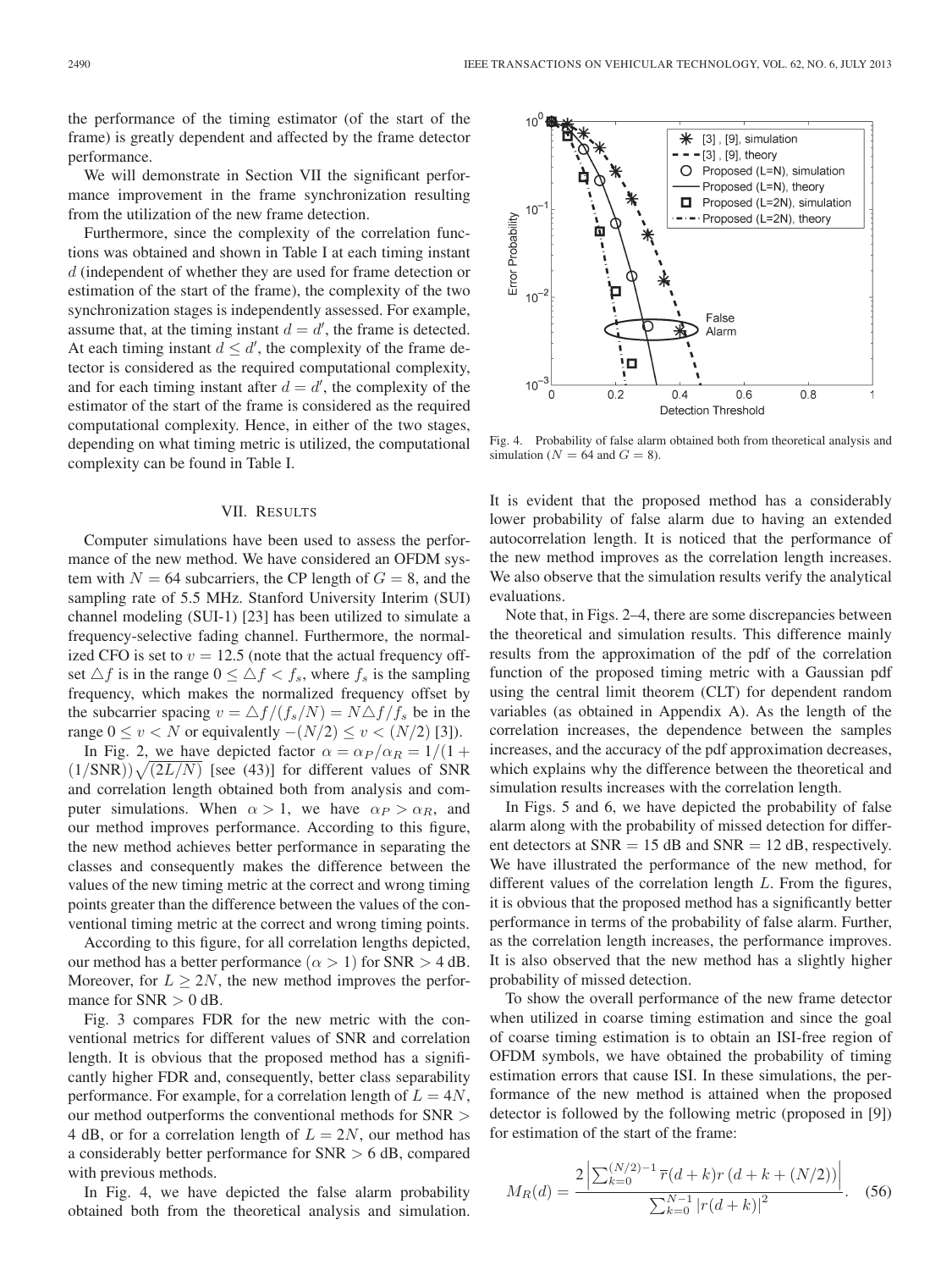

Fig. 5. Probability of false alarm and missed detection for different detectors in SUI-1 channel at SNR = 15 dB ( $N = 64$  and  $G = 8$ ).



Fig. 6. Probability of false alarm and missed detection for different detectors in SUI-1 channel at SNR = 12 dB ( $N = 64$  and  $G = 8$ ).

Fig. 7 shows the probability of ISI for different estimators at  $SNR = 15$  dB. It is obvious that the new method has a lower probability of ISI for a wider range of threshold values. The new method has a probability of ISI below  $10^{-2}$  for threshold values  $0.3 \le \eta \le 0.9$ , whereas in [3] and [9], this probability of ISI occurs for threshold values  $0.5 \le \eta \le 0.9$ . According to this figure, when the SNR is high enough, the combination of the new method with the previous methods (as mentioned in Section V and indicated in the figure as "proposed combined method") does not increase the range of acceptable threshold values (since previous methods does not have a better performance for any thresholds than the new method).

In Fig. 8, at  $SNR = 12$  dB, it is noticed that the probability of ISI for the proposed method falls below 10<sup>−</sup><sup>2</sup> for  $0.3 \le \eta \le 0.8$  and falls below  $10^{-2}$  for  $0.5 \le \eta \le 0.9$  for the conventional methods. Hence, our method provides a wider range of acceptable threshold values. However, by comparing Fig. 7 with Fig. 8, it is observed that the decrease in the SNR has reduced the range of suitable thresholds. In this case, if the



Fig. 7. Probability of timing errors that cause ISI in SUI-1 channel at  $SNR =$ 15 dB ( $N = 64$  and  $G = 8$ ).



Fig. 8. Probability of timing errors that cause ISI in SUI-1 channel at  $SNR =$ 12 dB ( $N = 64$  and  $G = 8$ ).

new method is combined with the previous schemes, as shown in the figure, the range of acceptable thresholds is increased up to 0.  $3 \leq \eta \leq 0.9$ .

Fig. 9 demonstrates the probability of ISI at  $SNR = 9$  dB. In this figure, the probability of ISI for the proposed method falls below  $10^{-1}$  for 0. 2  $\leq \eta \leq 0.7$  and falls below  $10^{-1}$  for  $0.5 \leq \eta \leq 0.8$  for the conventional methods, which shows that not only does the new scheme have a considerably wider range of thresholds with satisfactory performance, but in addition, its combination with the previous method provides a wider range of suitable thresholds  $(0.2 \le \eta \le 0.8)$ .

In Fig. 10, for having a probability of ISI below 10<sup>−</sup><sup>1</sup> at  $SNR = 6$  dB, the threshold value should be chosen in the range  $0.2 \le \eta \le 0.5$  for the new method and should be in the range  $0.5 \le \eta \le 0.7$  for the conventional methods. Furthermore, when our method is used in combination with previous methods, the range of thresholds with the lowest probability of ISI considerably increases. As a result, for having a probability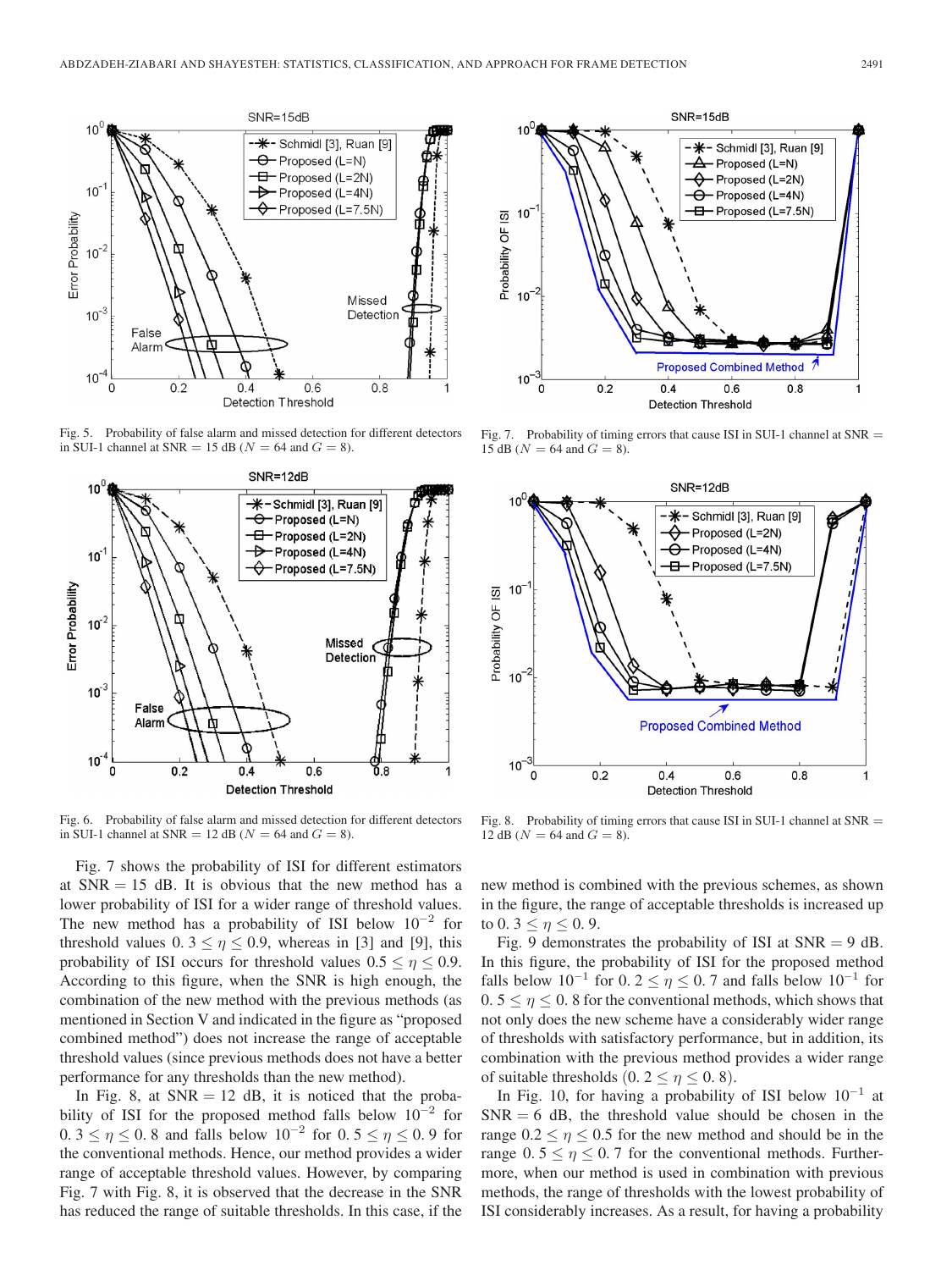

Fig. 9. Probability of timing errors that cause ISI in SUI-1 channel at SNR = 9 dB ( $N = 64$  and  $G = 8$ ).



Fig. 10. Probability of timing errors that cause ISI in SUI-1 channel at  $SNR =$ 6 dB ( $N = 64$  and  $G = 8$ ).

of ISI below  $10^{-1}$ , the threshold can have any values in the range 0.  $2 \leq \eta \leq 0.7$ .

To give more insight into how our detection method can be combined with previous methods, we consider Figs. 7–10. In these figures, it is observed that, for a range of thresholds, the new method and conventional schemes have the same performance (probability of ISI). For example, in Fig. 9, at  $SNR =$ 9 dB, for threshold values 0.  $5 \le \eta \le 0$ . 7, the new method and conventional schemes have nearly the same probability of ISI. These thresholds (for which the new method and previous ones have the same performance) can be chosen as the changing points for the methods to be used. For instance, in Fig. 9, at SNR = 9 dB, for  $0 \le \eta \le 0$ . 6, our method can be used and for 0.  $6 < \eta \leq 1$ , the conventional methods can be utilized. It is also observed in Figs. 7–10 that the range of thresholds for which the new methods and previous methods have the same performance is mainly affected by the SNR, and with the decreases in the SNR, this range becomes smaller. However, for the SNRs considered in practical situations ( $SNR > 7$  dB), there exists thresholds for which our method and previous methods have the same performance.

Looking again in Fig. 7, when the SNR is relatively high  $(SNR = 15 dB)$ , there is no need for any combination with previous methods. In addition, in Figs. 7–10, for low thresholds  $0 \leq \eta \leq 0$ . 5, our method has better performance than previous methods. Therefore, it is concluded from these figures that, when the SNR is relatively high or for low thresholds, there is no need for any combinations. However, when the SNR is relatively low and for high thresholds (e.g.,  $SNR = 9$  dB and  $\eta > 0.7$  in Fig. 9, or SNR = 6 dB and  $\eta > 0.5$  in Fig. 10) the combination with previous methods can improve the performance.

It is concluded that the new method not only significantly increases the range of suitable threshold values by itself but also its combination with previous schemes can provide a considerably wider range of threshold values with acceptable performance and make choosing an appropriate threshold remarkably easier.

#### VIII. CONCLUSION

In this paper, we have investigated the problem of frame detection in OFDM systems. We demonstrated that sufficient statistics for detection of a preamble composed of two identical parts in the time domain do not exist, and conventional methods are not optimal. A new scheme for frame detection was developed using the fourth-order statistics, and its improved performance was indicated in terms of different class separability criteria and probability of false alarm. The computational complexity of the proposed scheme was obtained. It was shown that the new method can significantly improve the detection performance and its application in coarse timing estimation can significantly extend the range of acceptable threshold values.

# APPENDIX A STATISTICAL PROPERTIES OF THE PROPOSED TIMING METRIC AT WRONG TIMING POINTS

To derive the distribution of the timing metric at a wrong timing point, first, we consider an M-dependent sequence. A stationary random sequence  ${Y_i}_{i=1}^{\infty}$  is called M-dependent if there is a nonnegative integer  $M$  such that the sequences  ${Y_i}_{i=1}^{\delta}$  and  ${Y_i}_{i=\varepsilon}^{\infty}$  are statistically independent for all  $\varepsilon \geq$  $\delta \ge 1$  satisfying  $\varepsilon - \delta > M$  [24]. We have the following CLT for an M-dependent sequence [24]:

*Theorem 1:* Suppose that  ${Y_i}_{i=1}^{\infty}$  is a stationary Mdependent sequence and that

$$
E\{Y_1\} = 0 \text{ and } E\{Y_1^2\} < \infty. \tag{57}
$$

Define

$$
\sigma^{2} = E\left\{Y_{1}^{2}\right\} + 2\sum_{j=1}^{m} E\left\{Y_{1}Y_{j+1}\right\}.
$$
 (58)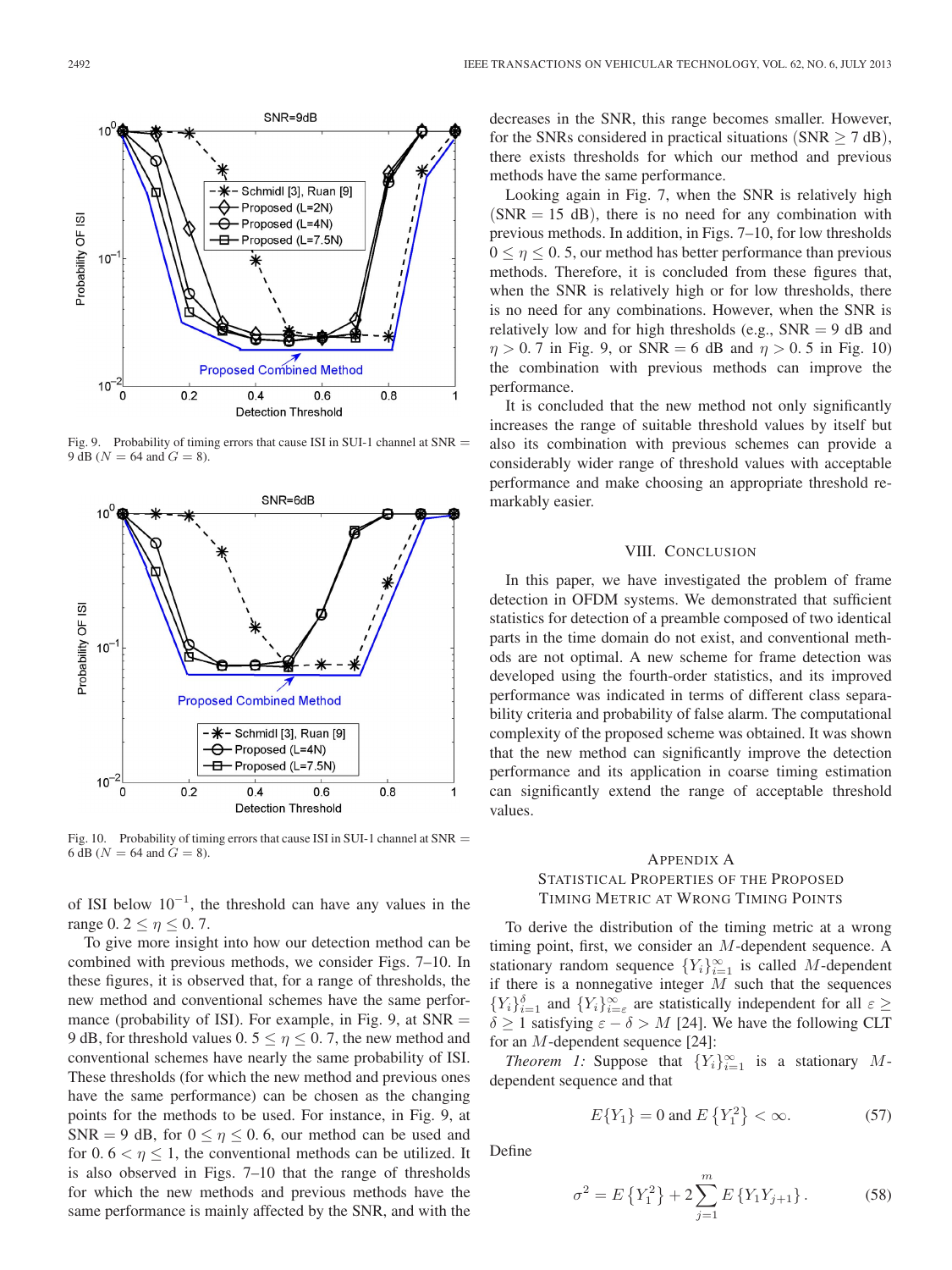Then, if  $\sigma^2 > 0$ , the sum

$$
\sum_{i=1}^{n} Y_i / \sqrt{n} \tag{59}
$$

is asymptotically normally distributed with zero mean and variance  $\sigma^2$ .

Now, we consider the received vector at timing point  $\tilde{d}$ that is far away from the correct timing point (none of the samples from  $\tilde{d}$  to  $\tilde{d} + N - 1$  belong to the preamble), i.e., when the received vector contains only noise samples  $r^d$  =  $[w(0), w(1), \ldots, w(N-1)]^T$ . In this condition and for moderate values of the correlation length  $L$ , it is easy to show that the sequence produced by element-by-element multiplication of  $\overline{B}^{r1, \tilde{d}}$  and  $B^{r2, \tilde{d}}$  is an M-dependent sequence. In other words, the elements of  $B^{\tilde{d}}$  given by

$$
B^{\tilde{d}} = \overline{B}^{r1, \tilde{d}} \circ B^{r2, \tilde{d}} \tag{60}
$$

is an M-dependent sequence, where  $\circ$  denotes the Hadamard product (the element-by-element multiplication of the two vectors). Hence, according to the CLT for an M-dependent sequence (*Theorem 1*), at an incorrect timing position

$$
P_P(\tilde{d}) = \sum_{k=0}^{L-1} \overline{B}^{r1, \tilde{d}}(k) B^{r2, \tilde{d}}(k) = \sum_{k=0}^{L-1} B^{\tilde{d}}(k) \qquad (61)
$$

or

$$
P_P(\tilde{d}) = \sum_{k=0}^{L-1} \text{Re}\left\{ B^{\tilde{d}}(k) \right\} + \sum_{k=0}^{L-1} \text{Im}\left\{ B^{\tilde{d}}(k) \right\} \tag{62}
$$

as the summation of a large number of uncorrelated elements of an M-dependent sequence [see (61)] can be approximated as the summation of two Gaussian distributions with zero mean and variance  $L\sigma_w^8/2$  [see (62)] (note that, each of  $\text{Re}\lbrace B^{\tilde{d}}(k)\rbrace$ and  $\operatorname{Im} \{ B^{\tilde{d}}(k) \}$  has a Gaussian distribution with zero mean and variance  $\sigma_w^8/2$ ), where  $\text{Re}\{B^{\tilde{d}}(k)\}\$  and  $\text{Im}\{B^{\tilde{d}}(k)\}\$  denote the real and imaginary parts of  $B^{\tilde{d}}(k)$ , respectively, and  $\sigma_w^8$  is the variance of  $B^{\tilde{d}}(k)$ . Hence,  $|P_P(\tilde{d})|$  has a Rayleigh distribution with the variance  $\text{Var}\{|P_P(\tilde{d})|\} = (2 - (\pi/2))(L\sigma_w^8/2)$ .

Next, similar to [9], by substituting  $R_P(\tilde{d})$  with its mean  $E\{R_P(\tilde{d})\} = 2L\sigma_w^4$ , it is concluded that the timing metric

$$
M_P(\tilde{d}) \approx 2 \frac{\left| P_P(\tilde{d}) \right|}{E\left\{ R_P(\tilde{d}) \right\}} = \frac{\left| P_P(\tilde{d}) \right|}{L \sigma_w^4} \tag{63}
$$

has approximately a Rayleigh distribution with the following variance:

$$
\sigma_M^2 = \text{Var}\left\{ M_P(\tilde{d}) \right\} = \left(2 - \frac{\pi}{2}\right) \frac{L\sigma_w^8}{2L^2\sigma_w^8} = \left(2 - \frac{\pi}{2}\right) \frac{1}{2L}.\tag{64}
$$

# APPENDIX B MEAN OF THE PROPOSED TIMING METRIC AT THE CORRECT TIMING POSITION

To obtain the mean of the correlation and normalization functions, without loss of generality, we consider the case in which  $B^{r1,d}$  and  $B^{r2,d}$  have only their first subvectors, i.e.,  $B^{r1,d}$  =  ${B_1^{r1,d}}$ ,  $B^{r2,d} = {B_1^{r2,d}}$ , and  $L = (N/2) - 1$ .

At the correct timing point  $(d = \theta)$ , we have  $r(k) =$  $e^{j(2\pi/N)kv}y(k-\theta)+w(k), 0 \le k \le N-1$ , and  $y(k)=y(k+(N/$ 2)),  $0 \le k \le N - 1$ . Hence,  $P_P(d)$  can be written as

$$
P_P(d) = \sum_{k=0}^{(N/2)-2} \overline{r}(d+k)\overline{r}(d+k+1)r(d+k+(N/2))
$$
  
 
$$
\times r(d+k+(N/2)+1)
$$
  
 
$$
P_P(d) = \sum_{k=0}^{(N/2)-2} \left(e^{-j\frac{2\pi}{N}kv\pi(k)} + \frac{\pi}{N}(k)\right)
$$

$$
P_P(\theta) = \sum_{k=0}^{\infty} \left( e^{-j\frac{2\pi}{N}kv} \overline{y}(k) + \overline{w}(k) \right)
$$
  
 
$$
\times \left( e^{-j\frac{2\pi}{N}(k+1)v} \overline{y}(k+1) + \overline{w}(k+1) \right)
$$
  
 
$$
\times \left( e^{j\frac{2\pi}{N}(k+(N/2))v} y(k) + w(k+(N/2)) \right)
$$
  
 
$$
\cdot \left( e^{j\frac{2\pi}{N}(k+(N/2)+1)v} y(k+1) + w(k+(N/2)+1) \right)
$$
  
(65)

or equivalently

$$
P_P(\theta) = \sum_{k=0}^{(N/2)-2} \left( e^{-j\frac{2\pi}{N}(2k+1)v} \overline{y}(k)\overline{y}(k+1) + \overline{w'}(k) \right)
$$

$$
\left( e^{j\frac{2\pi}{N}(2k+1+N)v} y(k)y(k+1) + w''(k) \right)
$$
(66)

where

$$
w'(k) = e^{j\frac{2\pi}{N}(k+1)v}y(k+1)w(k)
$$
  
+  $e^{j\frac{2\pi}{N}kv}y(k)w(k+1) + w(k)w(k+1)$  (67)  

$$
w''(k) = e^{j\frac{2\pi}{N}(k+(N/2)+1)v}y(k+1)w(k+(N/2))
$$
  
+  $e^{j\frac{2\pi}{N}(k+(N/2))v}y(k)w(k+1+(N/2))$   
+  $w(k+(N/2))w(k+(N/2)+1)$ . (68)

Furthermore,  $P_P(\theta)$  can be expressed as

$$
P_P(\theta) = e^{j2\pi v} \sum_{k=0}^{(N/2)-2} |y(k)|^2 |y(k+1)|^2 + w'''(k)
$$
 (69)

where

$$
w'''(k) = e^{j\frac{2\pi}{N}(2k+1+N)v} y(k)y(k+1)\overline{w'}(k)
$$
  
+  $e^{-j\frac{2\pi}{N}(2k+1)v} \overline{y}(k)\overline{y}(k+1)w''(k) + \overline{w'}(k)w''(k).$  (70)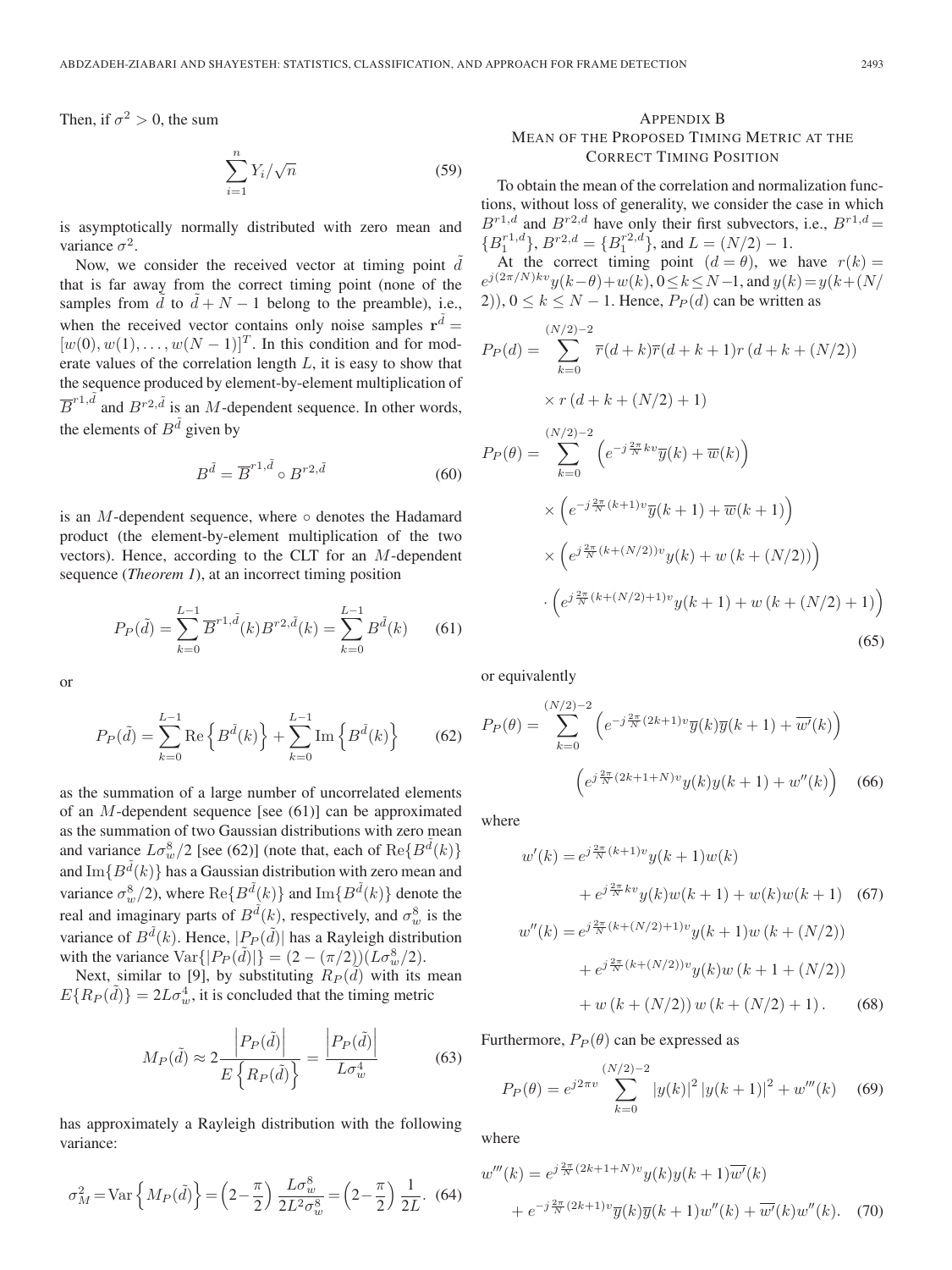Finally, the mean of  $|P_P(d)|$  at the correct timing point  $(d = \theta)$ is expressed as

$$
E\{|P_P(\theta)|\} \approx \sum_{k=0}^{(N/2)-2} E\{|y(k)|^2 |y(k+1)|^2\}
$$
  
= ((N/2) - 1)  $\sigma_y^4 = L\sigma_y^4$  (71)

where L is the correlation length, and  $\sigma_y^2 = E\{|y(k)|^2\}$  is the signal power after passing through a multipath fading channel.

On the other hand, at the correct timing point, the normalization function can be written as

$$
R_P(d) = \sum_{k=0}^{(N/2)-2} |r(d+k)r(d+k+1)|^2
$$
  
+ 
$$
\sum_{k=0}^{(N/2)-2} |r(d+k+(N/2))r(d+k+(N/2)+1)|^2
$$
 (72)

$$
R_P(\theta) = \sum_{k=0}^{(N/2)-2} \left| e^{j\frac{2\pi}{N}(2k+1)v} y(k)y(k+1) + w'(k) \right|^2 + \sum_{k=0}^{(N/2)-2} \left| e^{j\frac{2\pi}{N}(2k+1+N)v} y(k)y(k+1) + w''(k) \right|^2.
$$
\n(73)

Therefore, knowing that  $E\{|w'(k)|^2\} = 2\sigma_y^2 \sigma_w^2 + \sigma_w^4$ , we have

$$
E\left\{R_P(\theta)\right\} = 2E\left\{\sum_{k=0}^{(N/2)-2} \left|e^{j\frac{2\pi}{N}(2k+1)v}y(k)y(k+1) + w'(k)\right|^2\right\}
$$

$$
= 2\sum_{k=0}^{(N/2)-2} E\left\{|y(k)y(k+1)|^2 + |w'(k)|^2\right\}
$$

$$
= 2((N/2) - 1)\left(\sigma_y^4 + 2\sigma_y^2\sigma_w^2 + \sigma_w^4\right)
$$

$$
= 2L\left(\sigma_y^4 + 2\sigma_y^2\sigma_w^2 + \sigma_w^4\right). \tag{74}
$$

Following the same reasoning, it can be concluded that for any correlation length L

$$
E\{|P_P(\theta)|\} = L\sigma_y^4\tag{75}
$$

$$
E\left\{R_P(\theta)\right\} = 2L\left(\sigma_y^4 + 2\sigma_y^2\sigma_w^2 + \sigma_w^4\right). \tag{76}
$$

Finally, the mean of the proposed timing metric can be approximated as

$$
E\{M_P(\theta)\} \approx 2 \frac{E\{|P_P(\theta)|\}}{E\{R_P(\theta)\}}
$$

$$
= \frac{\sigma_y^4}{\sigma_y^4 + 2\sigma_y^2 \sigma_w^2 + \sigma_w^4}
$$

$$
= \frac{1}{1 + (2/\text{SNR}) + (1/\text{SNR})^2}.
$$
(77)

#### **REFERENCES**

- [1] W. L. Chin, "Blind symbol synchronization for OFDM systems using cyclic prefix in time-variant and long- echo fading channels," *IEEE Trans. Veh. Technol.*, vol. 61, no. 1, pp. 185–195, Jan. 2012.
- [2] W. L. Chin, "ML estimation of timing and frequency offsets using distinctive correlation characteristics of OFDM signals over dispersive fading channels," *IEEE Trans. Veh. Technol.*, vol. 60, no. 2, pp. 444–456, Feb. 2011.
- [3] T. M. Schmidl and D. C. Cox, "Robust frequency and timing synchronization for OFDM," *IEEE Trans. Commun.*, vol. 45, no. 12, pp. 1613–1621, Dec. 1997.
- [4] H. Minn, M. Zeng, and V. K. Bhargava, "On timing offset estimation for OFDM systems," *IEEE Commun. Lett.*, vol. 4, no. 7, pp. 242–244, Jul. 2000.
- [5] H. Minn, V. K. Bhargava, and K. B. Letaief, "A robust timing and frequency synchronization for OFDM systems," *IEEE Trans. Wireless Commun.*, vol. 2, no. 4, pp. 822–839, Jul. 2003.
- [6] A. J. Coulson, "Maximum likelihood synchronization for OFDM using a pilot symbol: Algorithm," *IEEE J. Sel. Areas Commun.*, vol. 19, no. 12, pp. 2486–2494, Dec. 2001.
- [7] A. J. Coulson, "Maximum likelihood synchronization for OFDM using a pilot symbol: Analysis," *IEEE J. Sel. Areas Commun.*, vol. 19, no. 12, pp. 2495–2503, Dec. 2001.
- [8] K. Shi and E. Serpedin, "Coarse frame and carrier synchronization of OFDM systems: A new metric and comparison," *IEEE Trans. Wireless Commun.*, vol. 3, no. 4, pp. 1271–1284, Jul. 2004.
- [9] M. Ruan, M. C. Reed, and Z. Shi, "Training symbol based coarse timing synchronization in OFDM systems," *IEEE Trans. Wireless Commun.*, vol. 8, no. 5, pp. 2558–2569, May 2009.
- [10] H. Abdzadeh-Ziabari and M. G. Shayesteh, "Robust timing and frequency synchronization for OFDM systems," *IEEE Trans. Veh. Technol.*, vol. 60, no. 8, pp. 3646–3656, Oct. 2011.
- [11] G. Ren, Y. Chang, H. Zhang, and H. Zhang, "Synchronization methods based on a new constant envelope preamble for OFDM systems," *IEEE Trans. Broadcast.*, vol. 51, no. 1, pp. 139–143, Mar. 2005.
- [12] Y. Kang, S. Kim, D. Ahn, and H. Lee, "Timing estimation for OFDM systems by using a correlation sequence of preamble," *IEEE Trans. Consum. Electron.*, vol. 54, no. 4, pp. 1600–1608, Nov. 2008.
- [13] J. Choi, J. Lee, Q. Zhao, and H. Lou, "Joint ML estimation of frame timing and carrier frequency offset for OFDM systems employing timedomain repeated preamble," *IEEE Trans. Wireless Commun.*, vol. 9, no. 1, pp. 311–317, Jan. 2010.
- [14] H. Hsieh and W. Wu, "Maximum likelihood timing and carrier frequency offset estimation for OFDM systems with periodic preambles," *IEEE Trans. Veh. Technol.*, vol. 58, no. 8, pp. 4224–4237, Oct. 2009.
- [15] Y. Zhang, A. B. Baggeroer, and J. G. Bellingham, "The total variance of a periodogram-based spectral estimate of a stochastic process with spectral uncertainty and its application to classifier design," *IEEE Trans. Signal Process.*, vol. 53, no. 12, pp. 4556–4567, Dec. 2005.
- [16] G. B. Giannakis and M. K. Tsatsanis, "Signal detection and classification using matched filtering and higher order statistics," *IEEE Trans. Acoust., Speech, Signal Process.*, vol. 38, no. 7, pp. 1284–1296, Jul. 1990.
- [17] B. M. Sadler, G. B. Giannakis, and K.-S. Lii, "Estimation and detection in non-Gaussian noise using higher order statistics," *IEEE Trans. Signal Process.*, vol. 42, no. 10, pp. 2729–2741, Oct. 1994.
- [18] S. Theodoridis and K. Koutroumbas, *Pattern Recognition, Fourth Edition,* 4th ed. San Francisco, CA, USA: Academic, 2008.
- [19] (Amendment and Corrigendum to IEEE Std. 802.16-2004): IEEE Stan*dard for Local and Metropolitan Area Networks Part 16: Air Interface for Fixed and Mobile Broadband Wireless Access Systems Amendment2: Physical and Medium Access Control Layers for Combined Fixed and Mobile Operation in Licensed Bands and Corrigendum 1*, IEEE Std. 802.16e–2005/IEEE Std. 802.16-2004/Cor 1–2005, 2006.
- [20] S. Chaudhari, V. Koivunen, and H. V. Poor, "Autocorrelation-based decentralized sequential detection of OFDM signals in cognitive radios," *IEEE Trans. Signal Process.*, vol. 57, no. 7, pp. 2690–2700, Jul. 2009.
- [21] M. A. Richards, *Fundamentals of Radar Signal Processing*. NewYork, NY, USA: McGraw-Hill, 2005.
- [22] S. M. Kay, *Fundamentals of Statistical Signal Processing: Detection Theory*. Englewood Cliffs, NJ, USA: Prentice-Hall, 1998.
- [23] V. Erceg, K. V. S. Hari, M. S. Smith, and D. S. Baum, "Channel models for fixed wireless applications," ETH Zürich, Zurich, Switzerland, Tech. Rep. IEEE 802.16a-03/01, Jul. 2003.
- [24] H. V. Poor and J. B. Thomas, "Memoryless discrete-time detection of a constant signal in M-dependent noise," *IEEE Trans. Inf. Theory*, vol. IT-25, no. 1, pp. 54–61, Jan. 1979.